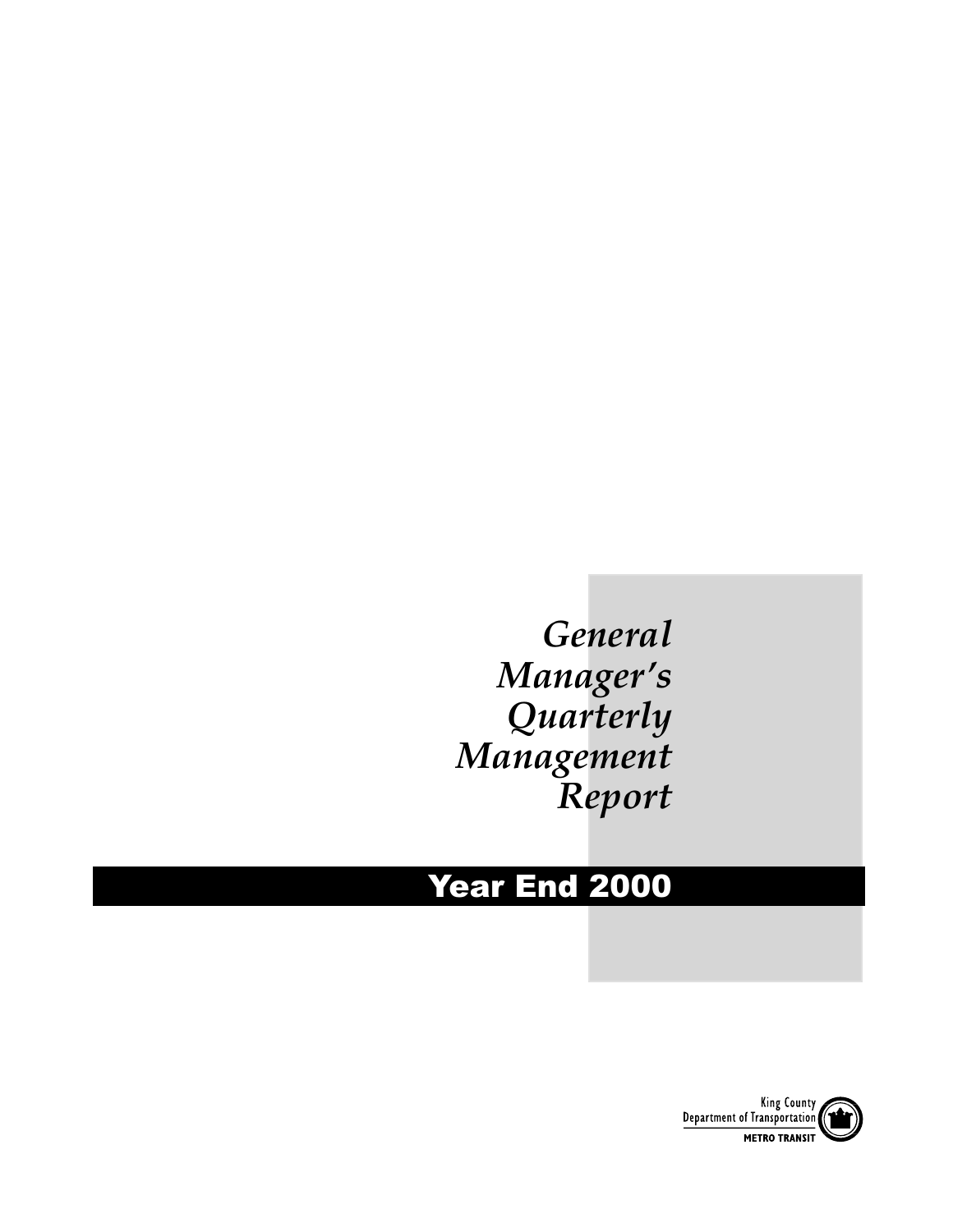



## **King County Department of Transportation—Metro Transit Division**

**Ron Sims King County Executive** King County, Washington

**Paul A. Toliver Director, Department of Transportation** 201 South Jackson Street, M.S. KSC-TR-0815 Seattle, Washington 98104-3856 Phone: (206) 684-1441 Fax: (206) 684-1224 Internet: paul.toliver@metrokc.gov

Report prepared by:

**Rick C. Walsh, General Manager Metro Transit Division** 201 South Jackson Street, M.S. KSC-TR-0415 Seattle, Washington 98104-3856 Phone: (206) 684-1619 Fax: (206) 684-1778 Internet: rick.walsh@metrokc.gov

Participating Staff: **Management Information and Transit Technology Section** Peggy Willis, Manager Chuck Sawyer, Supervisor Lisa Durst Libby Krochalis Brad North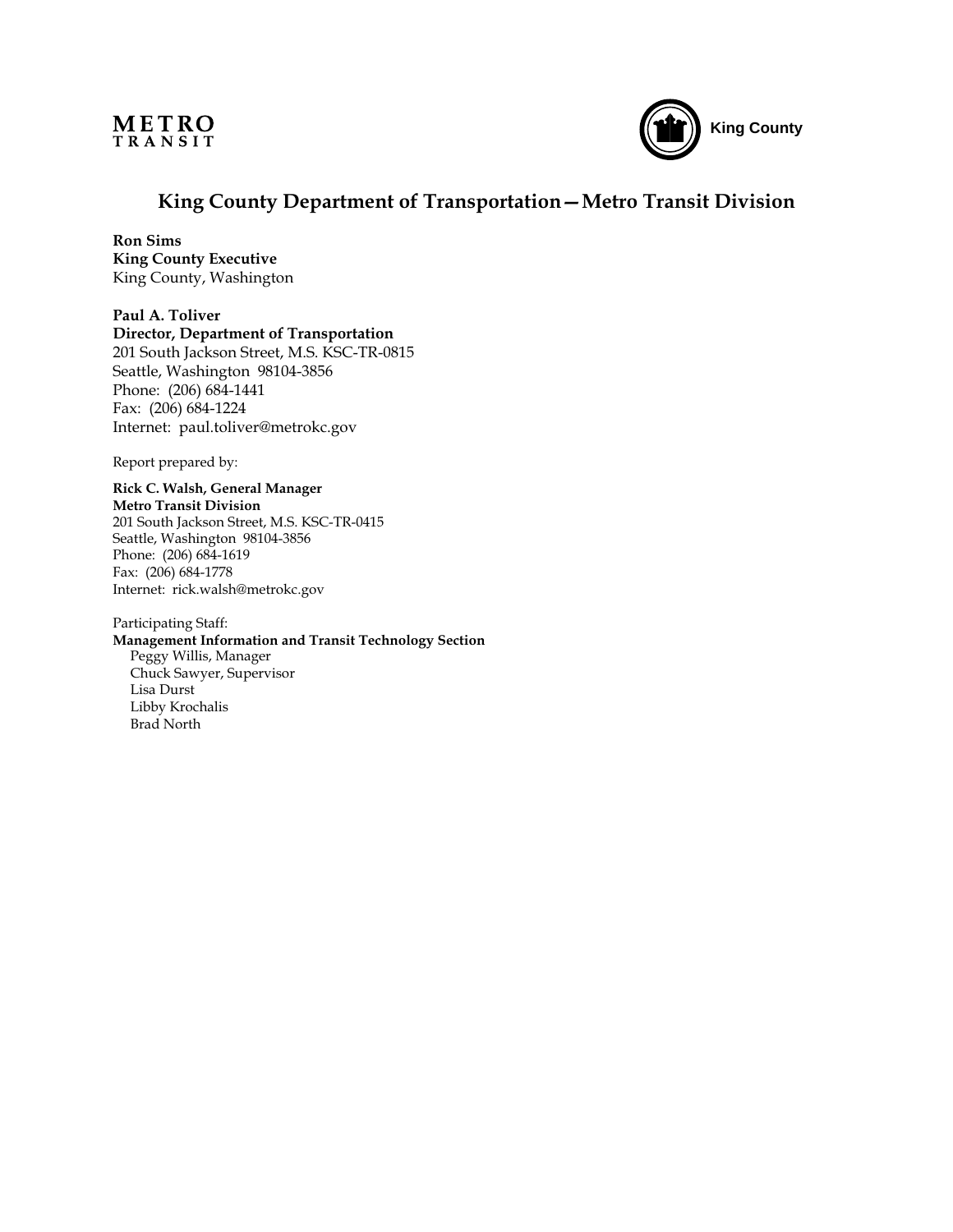**General Manager's Quarterly Management Report Year End 2000**

King County Department of Transportation Metro Transit Division 201 South Jackson Street Seattle, Washington 98104-3856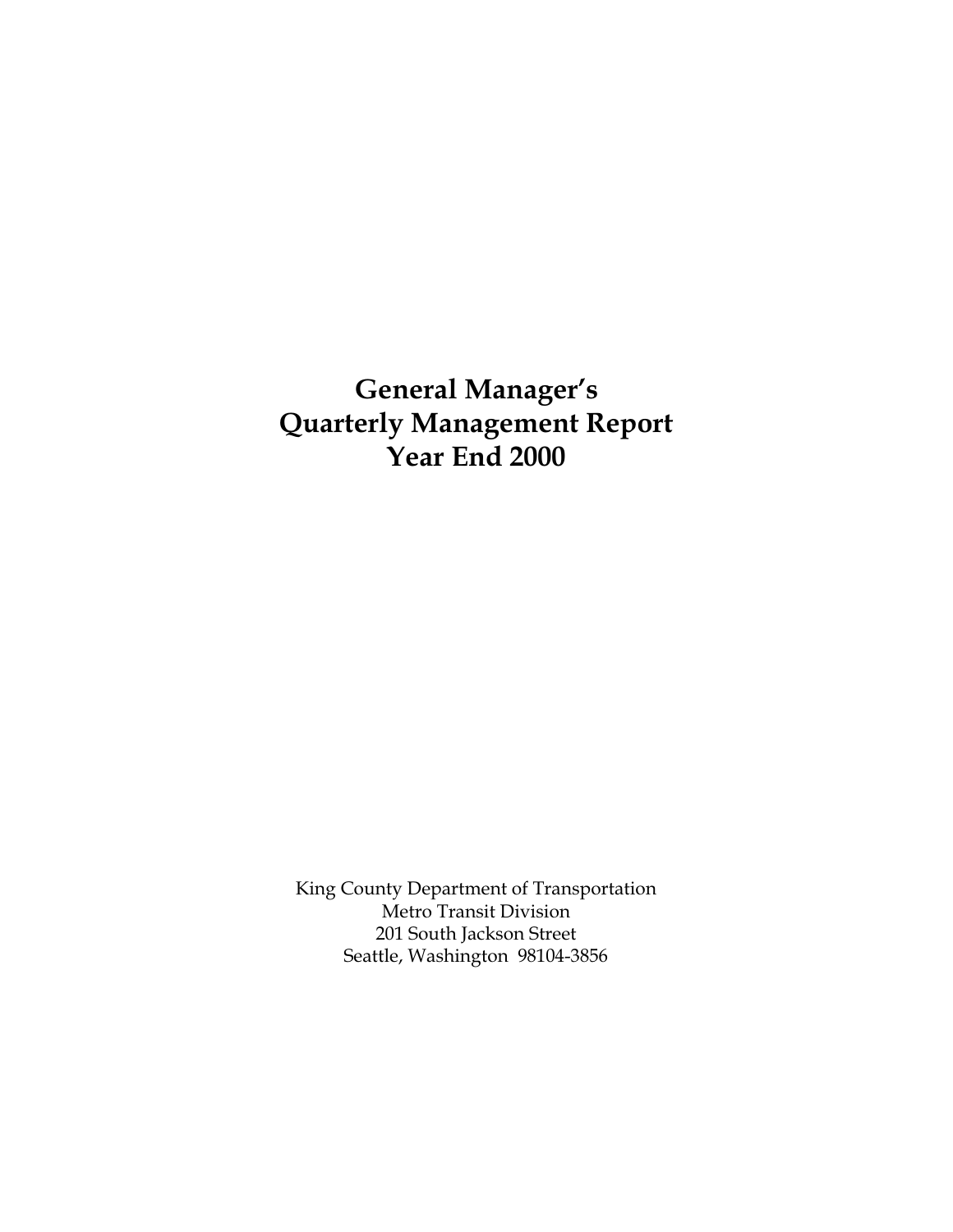П

## **Table of Contents**

| Ridership                                          |
|----------------------------------------------------|
|                                                    |
|                                                    |
|                                                    |
| <b>Customer Services</b>                           |
|                                                    |
|                                                    |
| $\overline{2}$                                     |
| 3                                                  |
| 3                                                  |
|                                                    |
| 6                                                  |
|                                                    |
| Detailed Financial and Operating Data              |
|                                                    |
|                                                    |
|                                                    |
| 10                                                 |
| 11                                                 |
| 12                                                 |
| 13                                                 |
| 13                                                 |
| 13                                                 |
| 14                                                 |
| 14                                                 |
| 14                                                 |
| 15                                                 |
| 16                                                 |
| Regional and King County Metro Transit Fares<br>17 |
| 18                                                 |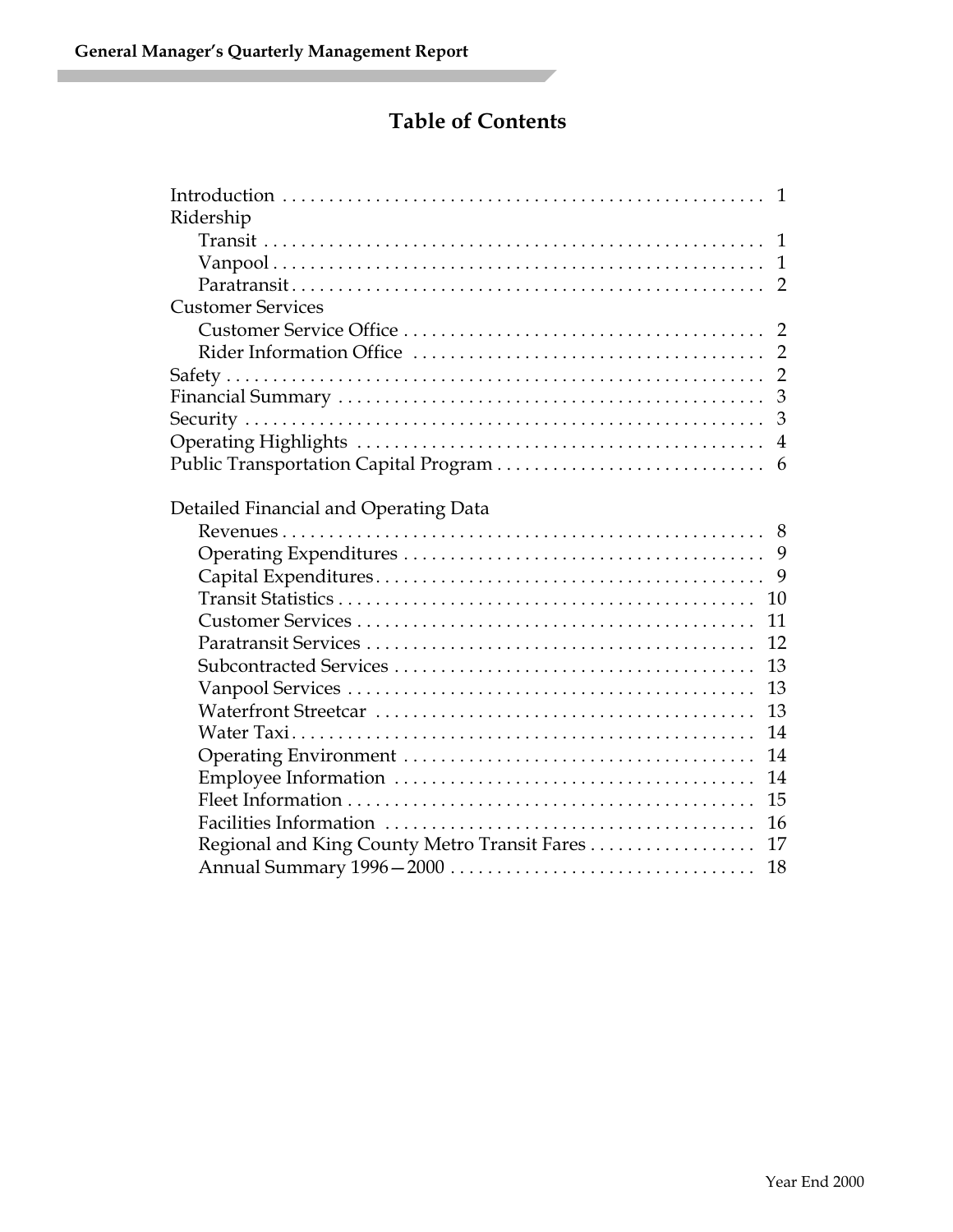This report presents a compilation of transit operating information and financial data for 2000; a summary of ridership and factors that affect ridership; and other information important to gauging how well the King County Transit Division is doing in providing safe, reliable, cost-efficient transportation services to the King County region.

This issue also includes highlights of 2000 operating accomplishments and capital program developments.

jek arns

Rick Walsh, General Manager Metro Transit Division

## **2000 PUBLIC TRANSPORTATION SERVICES**



#### **Vanpool Ridership**



#### **RIDERSHIP**

This section briefly reviews Metro Transit's public transportation services ridership for 2000. Overall, there were more than 100 million boardings in 2000 including bus, vanpool and paratransit service.

*Transit Ridership.* There were an estimated 98.5 million bus passenger boardings in 2000, an increase of 2 percent compared with 96.6 million passenger boardings during 1999. Total boardings are derived from automated passenger counter samples taken during each of three service changes each year. High gasoline prices and a healthy economy contributed to ridership increases that more than offset ridership losses from the February service reductions. Although service hours were reduced 4 percent, boardings per service hour increased 6.5 percent to 30.4 during the year. Service operated by King County Metro for Sound Transit carried an additional 2.3 million passengers.

*Vanpool Ridership.* Vanpool revenue ridership of 2.9 million for 2000 was 2 percent lower than 1999. There were 681 vanpool vans in service as of the end of 2000, a decrease of 24 (3 percent) from year-end 1999. The reductions in ridership and vanpool vans in service are due to fewer new vanpools and more disbanding of vanpools than expected, many attributed to changes in work status.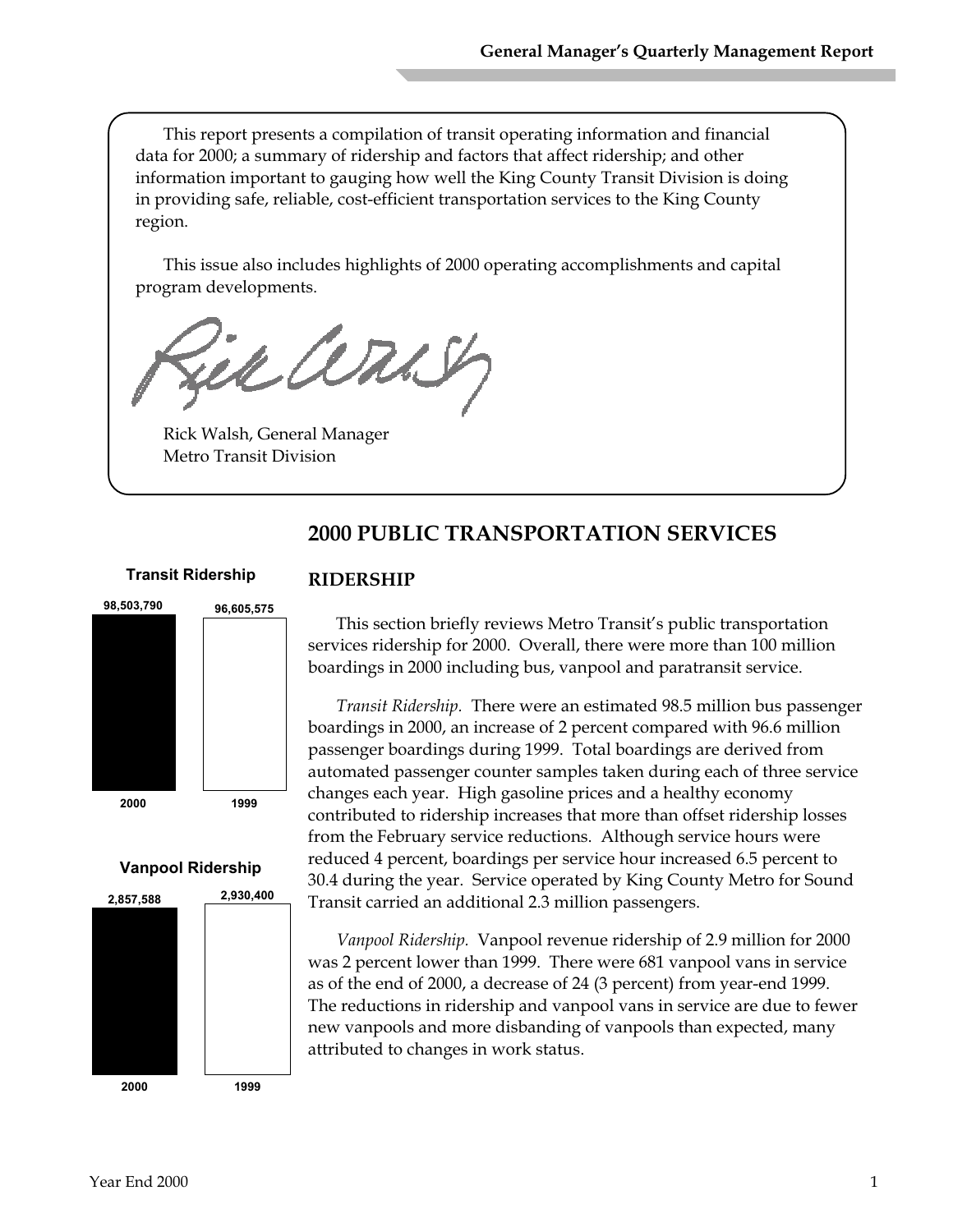*Paratransit Ridership.* Services include ACCESS transportation van service for people with disabilities and some low-income seniors, and a subsidized taxi scrip program. Through 2000, ACCESS van passenger trips decreased 1.6 percent to 998,624 compared to 1999. Over the same period of time, taxi scrip trips decreased 13.4 percent to 60,655. The reduction in ACCESS passenger trips is due to reduction of the service area and changes in eligibility requirements in compliance with policies adopted in 1999. The Paratransit Program is in full compliance with the Americans with Disabilities Act.

#### **CUSTOMER SERVICES**

Customer inquiries are answered through the Rider Information Office (RIO) and the Customer Service Office (CSO). Ridematch Services provides support for the formation and maintenance of carpools and vanpools. Additional data are provided on page 11.

*Customer Service Office.* Total calls to the CSO decreased 5 percent to 74,263 in 2000 compared to 1999. The number of service requests decreased 29 percent to 4,856; the number of complaints decreased 4 percent to 7,226; the number of commendations decreased 10 percent to 1,689. With increased bus boardings and fewer complaints, complaints per million boardings of 71.7 is 7.6 percent below the 1999 level.

*Rider Information Office.* RIO staff, automated telephone systems and the Internet site responded to nearly 3.9 million total customer inquiries in 2000, an increase of 21 percent over 1999. Incoming customer calls decreased 8 percent. Eighty-eight percent of all incoming calls were answered in 2000 compared with 90 percent in 1999. Internet sessions rose 54 percent and now account for more than 60 percent of customer responses.

#### **SAFETY**

Total passenger and traffic accidents per million miles operated decreased 6 percent to 40.8 in 2000 compared to 43.2 for 1999. Passenger accidents per million miles operated decreased by 10 percent to 7.0 from 7.8, and traffic accidents per million miles operated decreased 5 percent to 33.8 from 35.4. Industrial accidents declined 11 percent overall for 2000 compared to 1999.

#### **Paratransit Ridership**

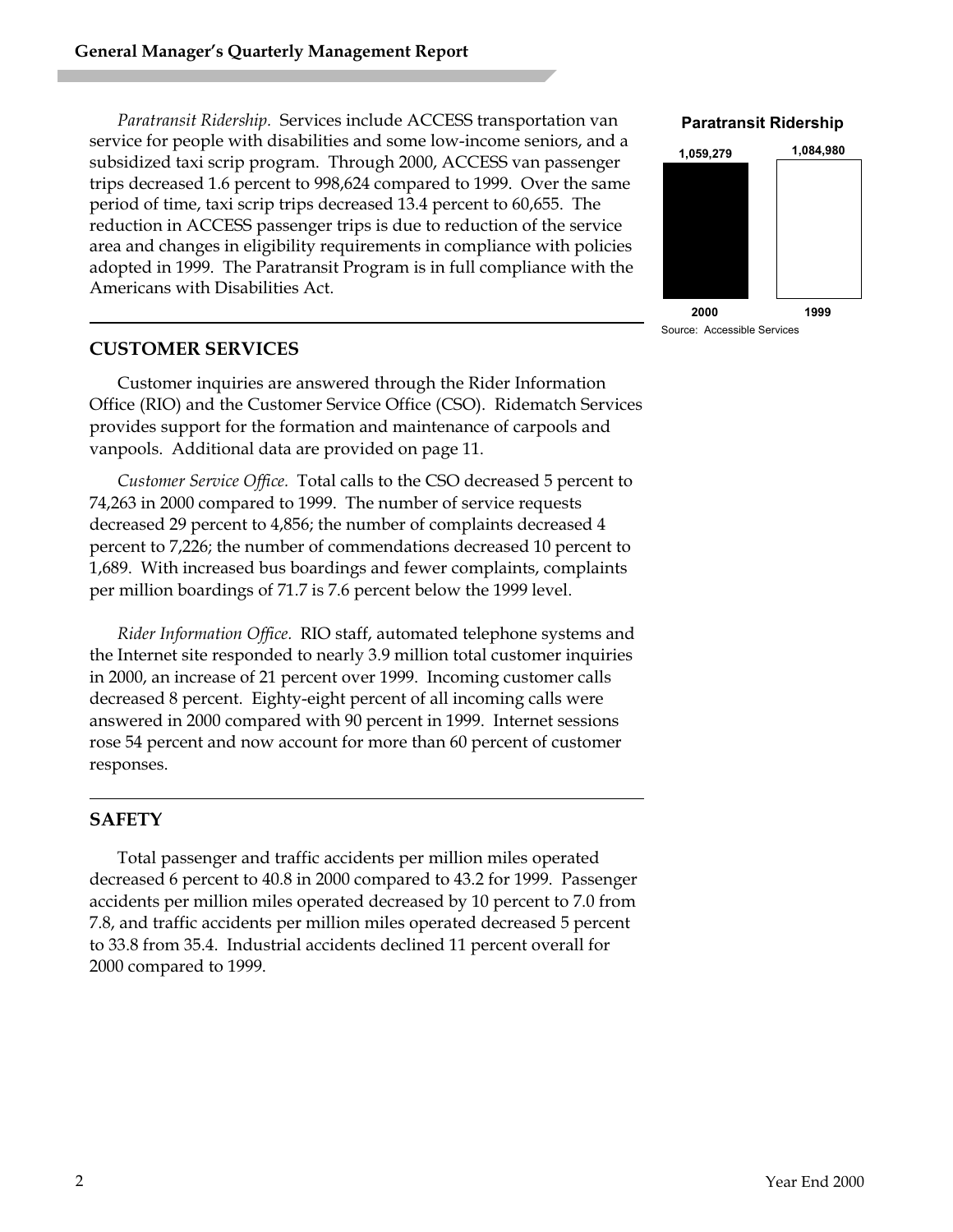## **FINANCIAL SUMMARY**

#### **Public Transportation Fund Revenue From Operations**



**Bus Services Operations Revenue/ Operating Expense**

**25.1% 25.0%**

During 2000, the Transit Division faced a significant financial challenge due to the loss of more than one-third of its operating revenue. This revenue loss resulted from the passage of Initiative 695 that eliminated the Motor Vehicle Excise Tax funding for public transportation. Receipt of approximately \$36 million in bridge funding from the State of Washington enabled Transit to limit actual service reductions in 2000. In November of 2000, King County voters elected to add 0.2 percent to the existing sales tax to restore some funding for King County Metro Transit. In addition, reductions of \$12 million in administrative and support services were implemented. This revenue, in conjunction with the administrative and support reductions and a proposed 2001 fare increase, will provide sufficient resources to maintain the existing Transit service program and add new service.

Public Transportation Fund revenue from operation of bus, vanpool and paratransit service for 2000 totaled \$74.8 million compared with \$73.9 million for 1999, a 1 percent increase. Public Transportation Fund operating costs net of contributions from Sound Transit and other King County funds were \$324.2 million for 2000 compared with \$322.8 million for 1999, a 0.5 percent increase.

The operations revenue to operating expense (OR/OE) ratio for bus services was 25.1 percent for 2000, compared with 25 percent for 1999. OR/OE includes only bus-related operating revenues and expenditures; it excludes rideshare, some operating grants, water taxi and paratransit.

Operating cost per service hour was \$88.38, up 5 percent from \$84.31 for 1999. These figures exclude rideshare services, paratransit operating costs, water taxi and some operating grants. The 1999 cost does not include retroactive labor cost increases associated with the Local 587 contract settled in late 1999.

## **SECURITY**

All categories of assaults decreased in 2000. There were seven fewer operator injury assaults in 2000 and two fewer passenger injury assaults. Total operator assaults decreased from 180 in 1999 to 149 in 2000. Passenger assaults decreased as well, from 231 to 195. The decreases in assaults are due to Transit police resources focusing on preventive law enforcement on buses and the overall decrease in violent crime.

|                        |      | <b>Operators</b> |      | Passengers |
|------------------------|------|------------------|------|------------|
|                        | 2000 | 1999             | 2000 | 1999       |
| <b>Injury Assaults</b> | 17   | 24               | 24   | 26         |
| Non-Injury Assaults    | 74   | 95               | 165  | 193        |
| Spitting Incidents     | 58   | 61               | 6    | 12         |
| <b>Total Assaults</b>  | 149  | 180              | 195  | 231        |

**1999 OR/OE**

**2000 OR/OE**

Year End 2000

*Source: Transit Security Data Base—Incident Reports*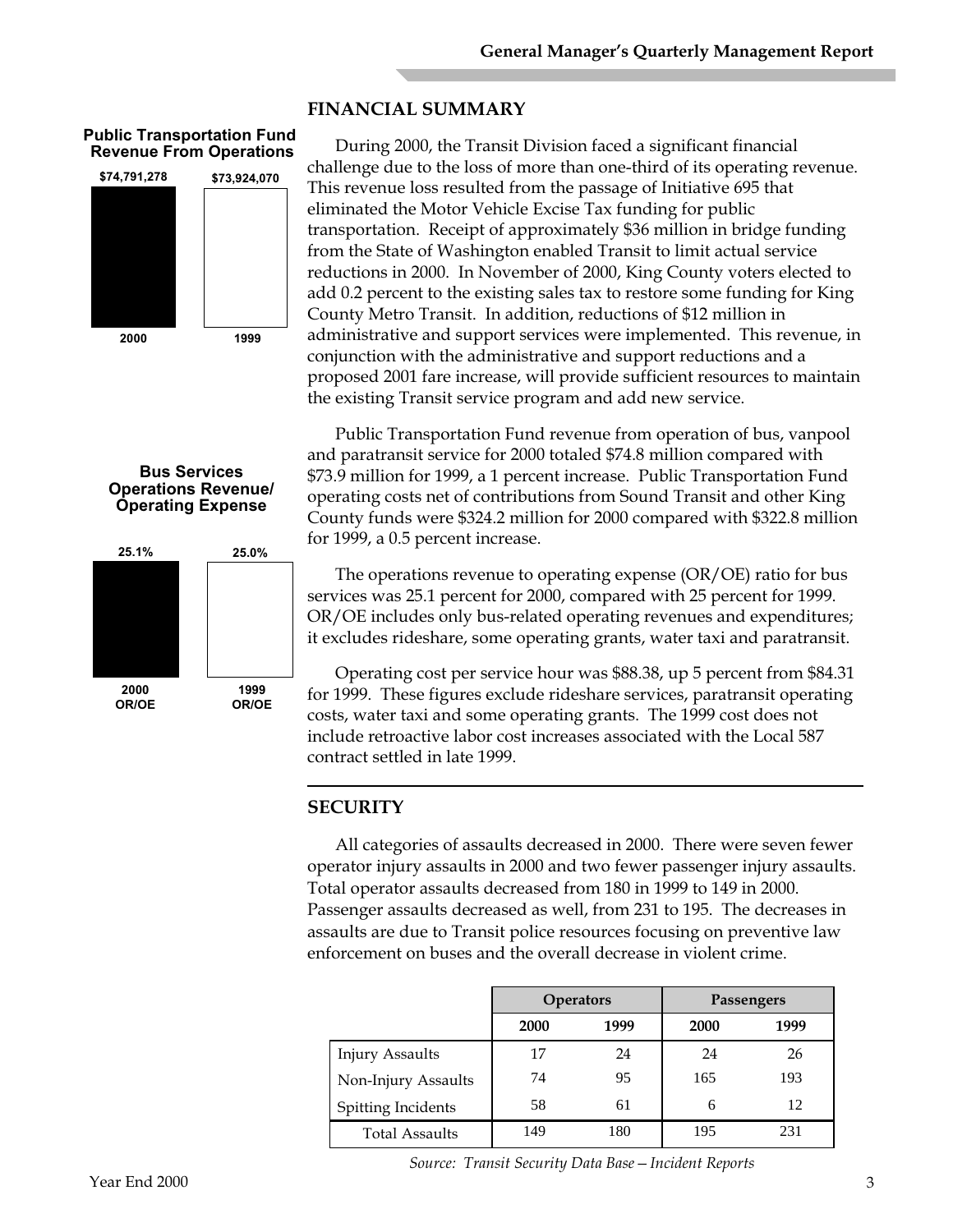**OPERATING HIGHLIGHTS**—During 2000, some of the Transit operating accomplishments were:

#### *Improved Equipment, Facilities and Processes*

- Achieved an 80 percent reduction in base service cancellations on regular service during 2000 compared to 1999 despite funding uncertainties and an ongoing challenge to recruit drivers.
- Completed construction of Vehicle Maintenance's modular classroom at the training center, which makes shop space available to allow hands-on training during classroom training time. The new classroom has space for 36 students and offers digital equipment to enhance classroom learning.
- Consolidated all ACCESS Transportation rider information pieces to make information easier for customers to use and to reduce costs. More than 15 pieces were consolidated into a "pre-application packet" and a "registration packet."
- Implemented several initiatives to enhance compliance with ADA regulations requiring operators of fixed route service to call stops at major intersections, transfer points, major destinations and at intervals so that sight-impaired riders can get their bearings.
- Installed new fall protection devices at Central Vehicle Maintenance to prevent injuries to workers while repairing hardware on top of buses.
- Improved miles between troublecalls by 7 percent, primarily due to replacement of the MAN articulated buses with the New Flyer articulated buses, and replacement of the Champion vans with the 30-foot Gillig coaches.

#### *New and Enhanced Services*

- Provided more than 871,000 special event rides during 2000. This includes service to Husky and Seahawk fans during the third and fourth quarters, as well as Mariner games, Seafair, the Northwest Flower and Garden Show, the Folklife Festival and several other events. Because the Seahawks played in Husky Stadium, more service was offered and ridership almost tripled compared to 1999, with 40 percent of game attendees using Metro service.
- Implemented an Online Pass Sales pilot project which offers customers a convenient way to purchase bus passes and ticket books via the Internet. In two months, the program served nearly 500 customers, processing almost 600 orders and \$50,000 in sales.
- Started the FlexCar program in early January. This program provides car sharing to employees who take the bus to work as well as residents in the community. By the end of the year, FlexCar was serving seven neighborhoods with 26 shared vehicles.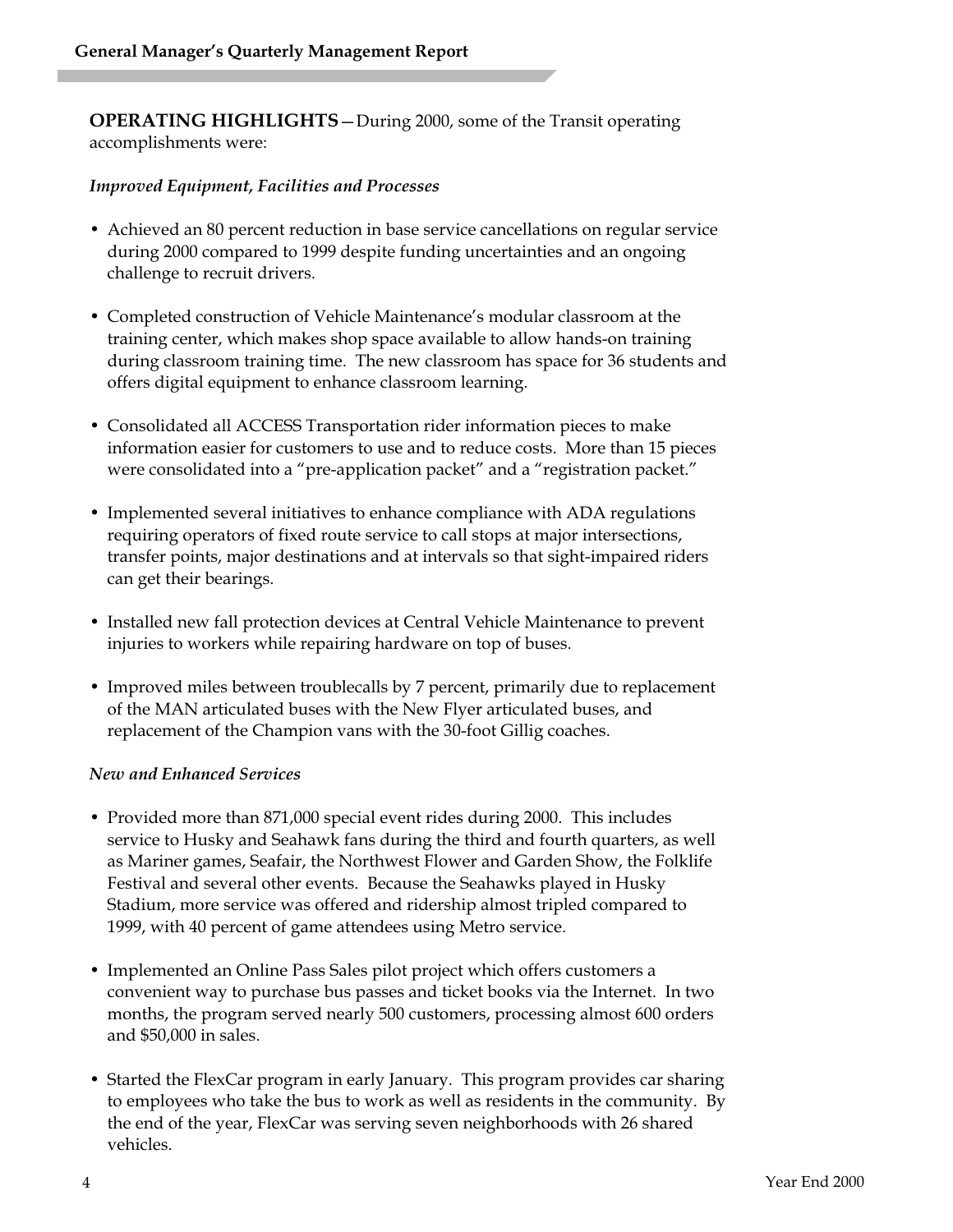#### *Passenger Information and Amenities*

- Conducted public meetings to provide customers with information on the new ACCESS registration process, on potential changes in the ACCESS service area and operating hours, and on alternative transportation programs.
- Installed new lighting fixtures in the north end of Westlake Station mezzanine area of the bus tunnel.
- Installed bicycle lockers at East Base and at North Base in support of employee Commute Trip Reduction goals and commuting alternatives to driving cars.
- Negotiated an agreement with Sound Transit to provide customer service support for Sounder commuter rail service. Also incorporated Sounder commuter rail trip planning in the Automated Travel Information System.

#### *Partnerships*

- Took delivery of the last of 12 New Flyer low floor articulated coaches for Sound Transit. Provided in-plant and receiving inspection services for Sound Transit.
- Entered into agreements with more than 15 employers and renewed 44 employer agreements for area or regular FlexPass, providing an estimated 50,000 employees with subsidized transportation programs.
- Negotiated an agreement with Sound Transit that FlexPasses will cover the highest Sounder fares. The agreement upgrades all FlexPasses to a \$4 face value starting January 1, 2001.
- Operated two Job Access vans through Neighborhood House Transportation in partnership with the Department of Social and Health Services Workfirst Offices in Ballard, Lake City and Welfare to Work agencies. The vans serve the Families That Work program at North Seattle Community College. Operated another Neighborhood House Job Access van to serve Apprenticeships in Non-Traditional Employment for Women (ANEW). Contracted with Pioneer Industries and King County Work Training Program for Job Access vans serving their programs.
- Expanded the Rideshare Plus program to employers such as Costco, AT&T Wireless and the City of Bothell.
- Launched the Bothell Vanpool Incentive Program for all Bothell employers. An ambitious partnership of King County Metro, Community Transit, and the City of Bothell's Carpool/Vanpool Services, the program aims to double the existing number of vanpools serving the Bothell area within six months.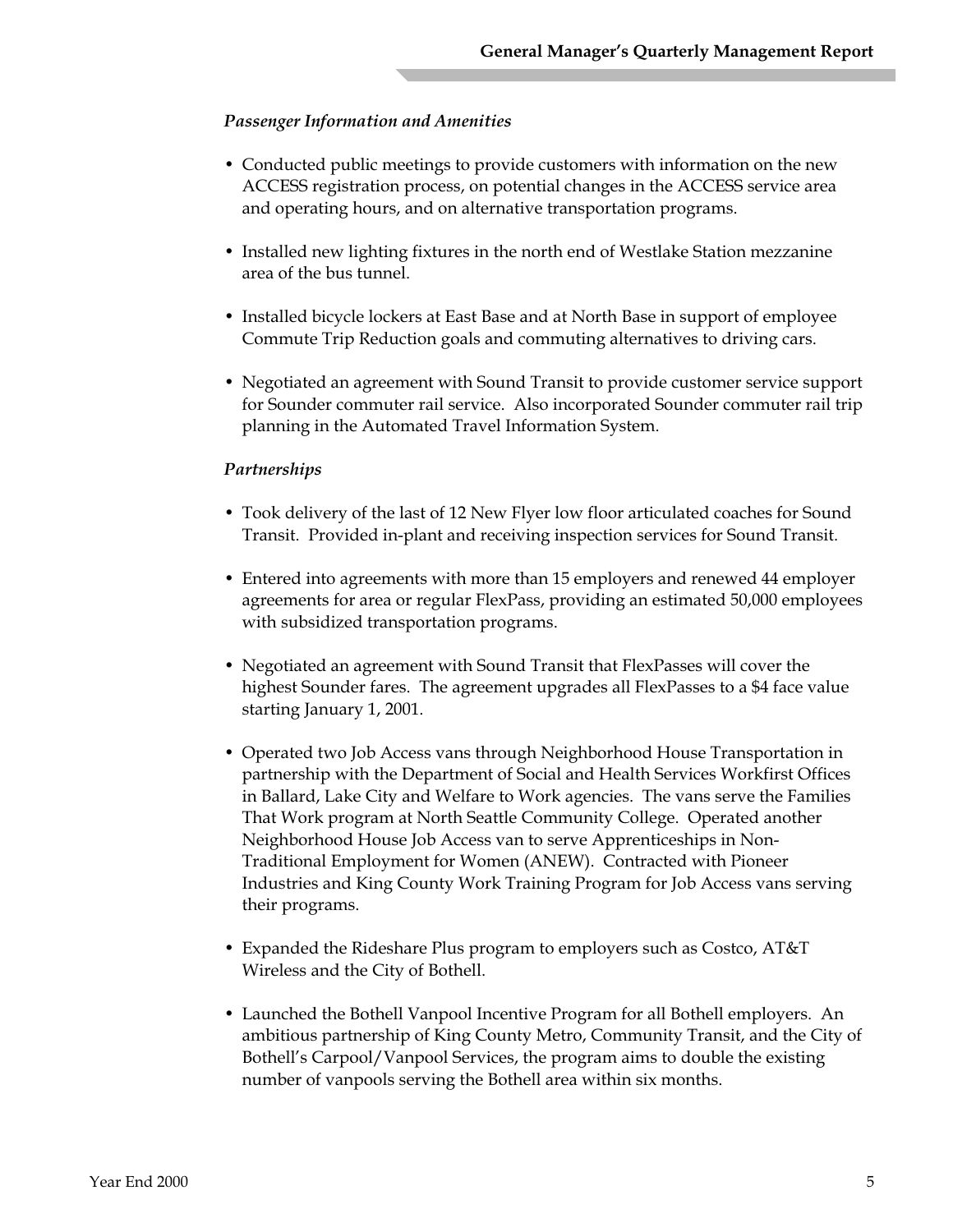#### **PUBLIC TRANSPORTATION CAPITAL PROGRAM**

The public transportation fund capital program was impacted in a number of ways by reduced fund levels and the uncertainty surrounding future program funding. During 2000, the entire program was re-prioritized and a number of projects were either eliminated or reduced in scope. The majority of these changes will be seen in the 2001 adopted capital budget where more than \$22 million in previously appropriated projects were eliminated. By the end of 2000, remaining projects had been restarted and were proceeding on revised schedules.

During the year, \$69.4 million was spent on capital projects. This compares against an estimated expenditure level of about \$85 million resulting in an expenditure accomplishment rate of 82 percent for the year. Compared to the budget, expenditures plus commitments at year-end totaled \$132 million or 64 percent of the appropriated budget. When the budget is adjusted for canceled or reduced projects, the accomplishment rate increases to more than 70 percent.

Highlights of the program include:

*Asset Maintenance.* The asset maintenance program ensures the continuing functionality of facilities and equipment by programming and funding maintenance, upgrades, replacements and renovations. Some projects in 2000 were: replacement of 59 trolley overhead power poles and 6 trolley overhead switches, upgrade of the Bus Time computer system, replacement of the Fuel Monitoring System at 5 of 7 transit bases, and routine replacement of old computers and servers.

*Transit Fleet Procurement.* During 2000, Metro Transit completed both the 30 foot and 60-foot diesel bus procurements. By the end of the year, more than 200 new vehicles were in operation. In addition, a contract was awarded to procure new bodies and propulsion units to remanufacture 100 of the 40-foot trolley buses.

*Operating and Passenger Facilities.* The Duvall Park-and-Ride Lot was constructed, providing parking for 49 vehicles, while property for the new Federal Way Park-and-Ride Lot (Pacific Highway) was purchased. Fourteen bus shelters were added to the system with many other shelters receiving new gutters and trash receptacles. Improvements were completed at more than 172 bus zones during the year and 70 new bus shelter mural projects were added. The first phase of a new hub at the campus entrance to the University of Washington Bothell/Cascadia Community College was commissioned. This work was jointly sponsored by King County Metro Transit, the University of Washington Arts Program and the Washington State Arts Commission.

Operating facilities expansion was on hold for most of the year due to funding uncertainties. If funding and service had been permanently reduced, there would not have been an immediate need for additional base capacity. Since service levels are in the process of being restored, this project is now being fast tracked to meet the requirements of a larger fleet.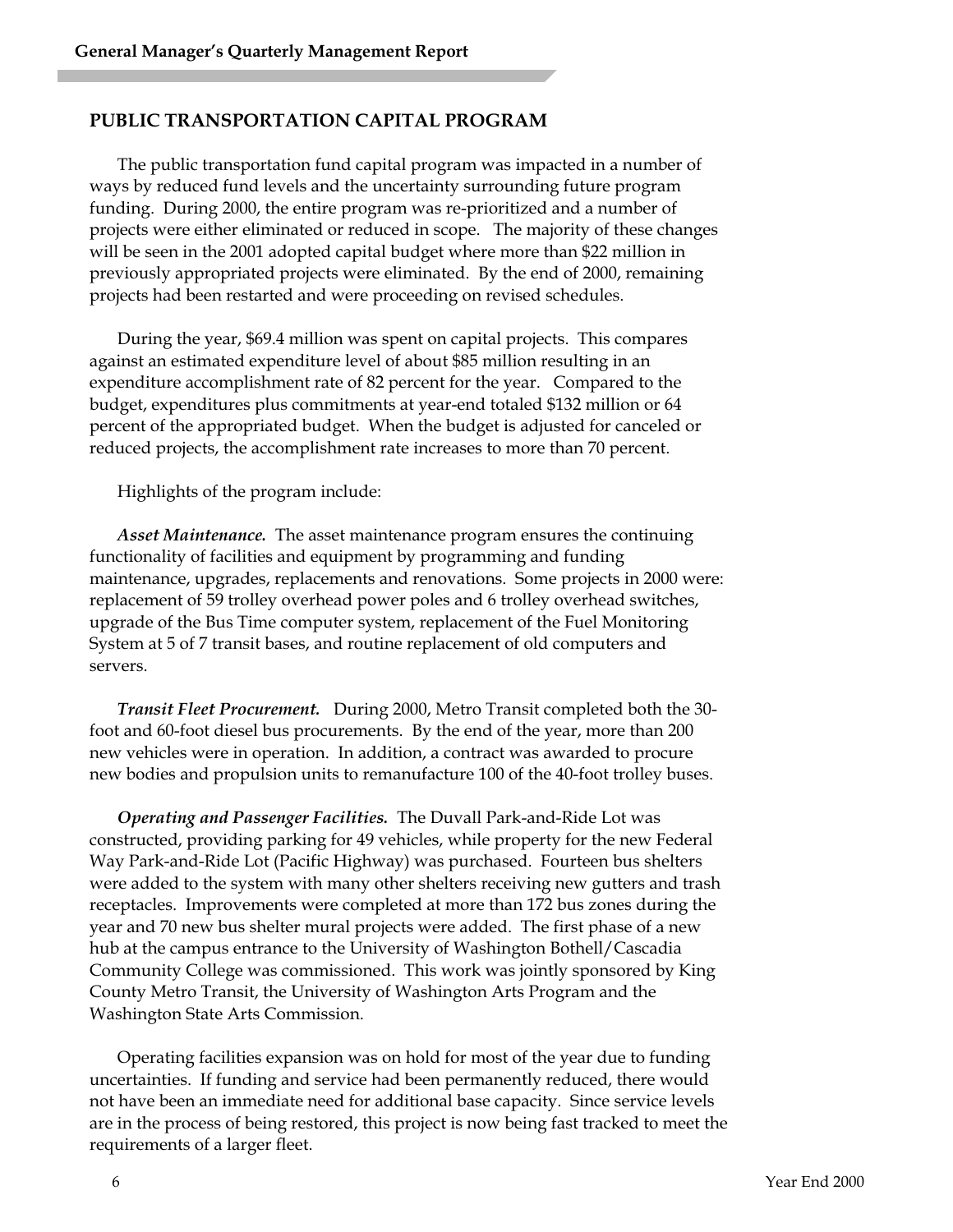*Transit Signal Priority.* As part of the Speed and Reliability program, installation of the automatic bus identification system was begun along Highway 99 North, including 26 intersections on Aurora Avenue. Installation and acceptance of transit signal priority equipment on Rainier Avenue was also completed. One hundred sixty-two transmitter units were installed in Atlantic/Central Base coaches to increase efficiency of coach operation in congested areas. Transmitter units on the coaches send data to the traffic signal to change the light to green so the bus can pass through the intersection without delay.

#### *Other Capital Projects:*

Began construction at Transit Oriented Development sites at Overlake and Renton.

Completed the contractor selection process for lighting projects at South Federal Way and Kent-Des Moines park-and-ride lots during 2001 to improve customer security. Conducted industry review of transit security camera systems and modified the specifications for camera system procurement.

The Vanpool Program purchased 144 vehicles and moved the fleet from a 5 year useful life to a 6 year useful life. Two condensed natural gas (CNG) vehicles were purchased in partnership with the City of Seattle and Puget Sound Clean Cities Coalition. These vehicles will be used by existing vanpools at Puget Sound Energy.

The contract for the bus scheduling system upgrade was signed. Detailed specifications and draft versions of software were received for testing and training.

The Automated Vehicle Location access project, which provides desktop access to historical data, was completed. Users can run queries about incidents and analyze on-time performance in a variety of ways to resolve schedule problems, verify customer feedback, and improve system performance.

The Regional Fare Coordination (Smart Card) project procurement was suspended for seven months while funding issues were addressed. In the fall of the year, a "Request for Revised Proposals" was issued which included updated information on fare policies, business operating rules and technical specifications. Proposals were received in mid-December and evaluation is underway.

Automated Passenger Counter prototypes for replacement of existing aged units were tested in 2000 with the goal of purchasing 25 new units in early 2001.

Work on the Route 36 trolley turn-back was completed during the year. In addition, substation and duct relocation work continued to improve the reliability of the electric trolley system.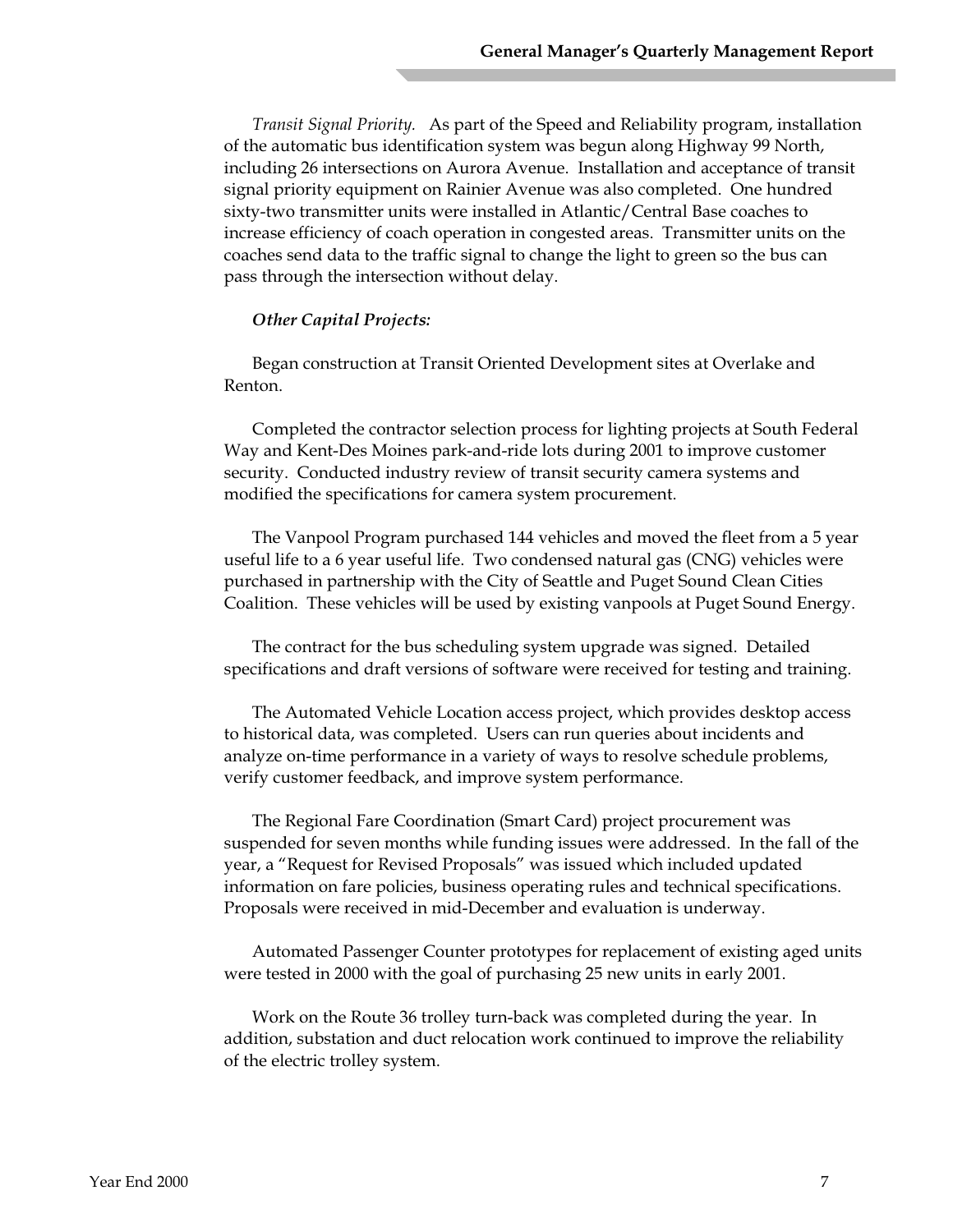| I                                                                                        |  |
|------------------------------------------------------------------------------------------|--|
|                                                                                          |  |
|                                                                                          |  |
| ;<br>;<br>;                                                                              |  |
|                                                                                          |  |
|                                                                                          |  |
|                                                                                          |  |
| ֧֦֧֪֜֜֜֜֜֜֜֜֜֝֜֝֜֝<br>֧֛ׅ֛֝֜֜֜֜֝֜֝֜֜֜֜֝                                                  |  |
|                                                                                          |  |
|                                                                                          |  |
|                                                                                          |  |
|                                                                                          |  |
|                                                                                          |  |
|                                                                                          |  |
|                                                                                          |  |
|                                                                                          |  |
|                                                                                          |  |
| $\mathcal{L}(\mathcal{L})$ and $\mathcal{L}(\mathcal{L})$ and $\mathcal{L}(\mathcal{L})$ |  |
|                                                                                          |  |
| I                                                                                        |  |
|                                                                                          |  |
|                                                                                          |  |
| ׇׇ֚֕֡                                                                                    |  |
| I<br>I                                                                                   |  |
| I<br>I<br>j<br>֠                                                                         |  |
| ׇ֚֘֝֬<br>j                                                                               |  |
|                                                                                          |  |

|                                                              |                      |                      | Public Transportation Sub-Funds |                       |                      |                              |  |
|--------------------------------------------------------------|----------------------|----------------------|---------------------------------|-----------------------|----------------------|------------------------------|--|
| Source                                                       | Operating            | Capital <sup>1</sup> | Revenue Fleet<br>Replacement    | Cross Border<br>Lease | <b>TOTAL</b><br>2000 | 2000 Annual<br><b>Budget</b> |  |
| Operations                                                   |                      |                      |                                 |                       |                      |                              |  |
|                                                              |                      |                      |                                 |                       | \$29,146,663         |                              |  |
|                                                              |                      |                      |                                 |                       | \$34,832,922         |                              |  |
|                                                              |                      |                      |                                 |                       | \$7,877,898          |                              |  |
| Subtotal Transit Operations  \$71,857,483                    |                      |                      |                                 |                       | \$71,857,483         | \$68,992,297                 |  |
|                                                              |                      | \$2,165,000          |                                 |                       | \$4,891,908          | \$5,157,492                  |  |
|                                                              | $\frac{1}{288,887}$  |                      |                                 |                       | \$206,887            | \$517,539                    |  |
|                                                              |                      | \$2,165,000          | $\Im \mathfrak{F}$              | $\mathfrak{G}$        | \$76,956,278         | \$74,667,328                 |  |
|                                                              |                      |                      |                                 |                       |                      |                              |  |
| Non-Operations                                               |                      |                      |                                 |                       |                      |                              |  |
| Sales Tax                                                    | . \$179,425,789      | \$34,280,868         | \$25,527,729                    | $\mathfrak{g}_0$      | \$239,234,386        | \$220,405,835                |  |
|                                                              | $\frac{46}{731,266}$ | \$0                  | 9 <sup>4</sup>                  | $\mathfrak{g}_0$      | \$46,731,266         | \$50,730,624                 |  |
| I-695 Replacement Funds  \$35,973,300                        |                      | \$0                  | \$                              | \$0                   | \$35,973,300         | \$                           |  |
| Grants                                                       | $\cdots$ \$2,825,244 | \$43,202,340         | \$17,436,000                    | $\theta$              | \$63,463,584         | \$48,282,529                 |  |
| Roads, Fleet & Water Quality <sup>3</sup> \$2,520,98         |                      | S)                   | $9\sigma$                       | $9\overline{6}$       | \$2,520,981          | \$3,701,466                  |  |
| Sound Transit Service Contributions <sup>4</sup> \$9,530,445 |                      | \$18,648             | $\boldsymbol{\vartheta}$        | $\theta$              | \$9,549,093          | \$8,661,086                  |  |
|                                                              |                      | \$5,969,205          | \$3,317,377                     | \$2,494,389           | \$19,622,710         | \$16,876,031                 |  |
| Total Non-Operations  \$284,848,764                          |                      | \$83,471,061         | \$46,281,106                    | \$2,494,389           | \$417,095,320        | \$348,657,571                |  |
| TOTAL 2000 REVENUE  \$359,640,042                            |                      | \$85,636,061         | \$46,281,106                    | \$2,494,389           | \$494,051,598        | \$423,324,899                |  |

2Contract service, Ride Free Area and transit advertising income.

<sup>1</sup>Capital Fund and Bond Fund are included.<br><sup>2</sup>Contract service, Ride Free Area and transit advertising income.<br><sup>3</sup>Payment by other King County funds for services directly supporting their functions rather than King County <sup>9</sup>Payment by other King County funds for services directly supporting their functions rather than King County Metro public transportation.<br><sup>4</sup>Payment by Sound Transit for services directly supporting their functions.

**TOTAL 1999 REVENUE ..........................................** \$495,485,259

\$495,485,259

5Investment income and other miscellaneous, non-operations revenue.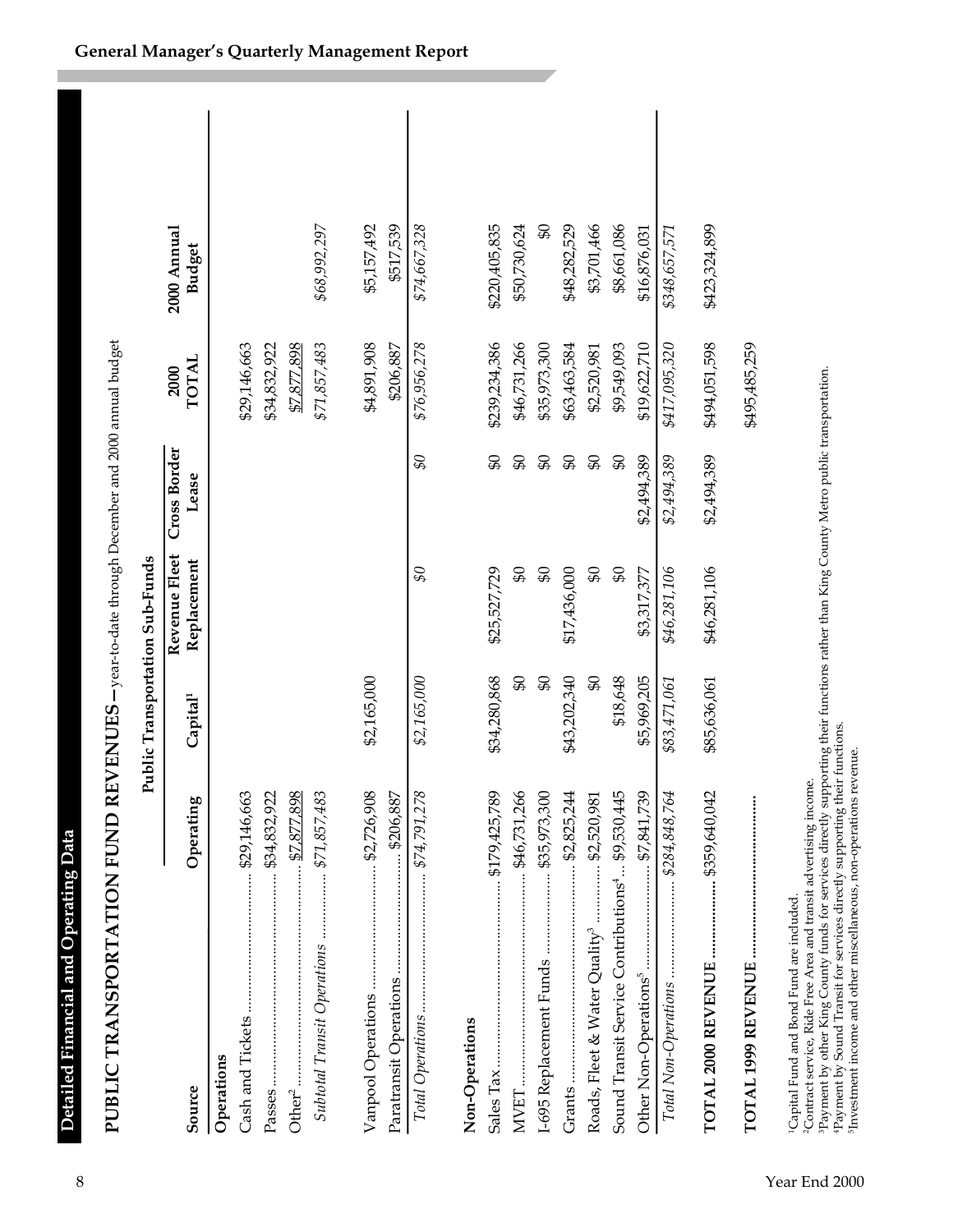|                                                                                                                                 |                   | 2000 Annual         |  |
|---------------------------------------------------------------------------------------------------------------------------------|-------------------|---------------------|--|
|                                                                                                                                 | 2000 Expenditures | Budget <sup>2</sup> |  |
| <b>Transit Division</b>                                                                                                         |                   |                     |  |
| General Manager                                                                                                                 | \$9,745,639       |                     |  |
| Transit Overhead/Direct Charges                                                                                                 | \$36,545,098      |                     |  |
| <b>Transit Operations</b>                                                                                                       | \$133,653,858     |                     |  |
| Paratransit/Rideshare                                                                                                           | \$33,129,709      |                     |  |
| Vanpool Operations                                                                                                              | \$2,427,856       |                     |  |
| Vehicle Maintenance                                                                                                             | \$55,810,249      |                     |  |
| Power and Facilities                                                                                                            | \$21,087,310      |                     |  |
| Service Development                                                                                                             | \$8,978,963       |                     |  |
| Management Information and Transit Technology                                                                                   | \$4,366,800       |                     |  |
| Sales and Customer Services                                                                                                     | \$11,416,842      |                     |  |
| Design and Construction                                                                                                         | \$2,016,620       |                     |  |
| Diesel Fuel/Trolley Power                                                                                                       | \$9,985,796       |                     |  |
| Total Transit Division <sup>1</sup>                                                                                             | \$329,164,740     | \$339,785,118       |  |
| <b>Other Department of Transportation</b>                                                                                       |                   |                     |  |
| Transportation Administration Division <sup>1</sup>                                                                             | \$2,664,890       | \$2,689,221         |  |
| Transportation Planning Division <sup>1</sup>                                                                                   | \$4,464,921       | \$5,079,413         |  |
| <b>Total Support Services</b>                                                                                                   | \$7,129,811       | \$7,768,634         |  |
| 2000 Transportation Operating Sub-Fund Total                                                                                    | \$336,294,551     | \$347,553,752       |  |
| 2000 Contributions From Sound Transit                                                                                           | \$9,530,445       | \$8,661,086         |  |
| 2000 Contributions From Other King County Funds                                                                                 | \$2,520,981       | \$3,701,466         |  |
| 2000 Transportation Operating Sub-Fund Total Expense,<br>Net of Contributions From Sound Transit and Other<br>King County Funds | \$324,243,125     | \$335,191,200       |  |
| 1999 Transportation Operating Sub-Fund Total Expense,<br>Net of Contributions From Other King County Funds                      | \$322,757,866     |                     |  |

## **PUBLIC TRANSPORTATION OPERATING SUB-FUND EXPENDITURES**—YTD through Dec.

1 Roads/Fleet, Water Quality and Sound Transit contributions reimburse a portion of these expenditures. 2 Including 2000 supplemental appropriations.

## **PUBLIC TRANSPORTATION CAPITAL SUB-FUND EXPENDITURES**— YTD through Dec.

|                                                                  |                   | 2000 Projected       |  |
|------------------------------------------------------------------|-------------------|----------------------|--|
|                                                                  | 2000 Expenditures | Expense <sup>1</sup> |  |
|                                                                  |                   | \$462,070            |  |
|                                                                  |                   | \$10,657,262         |  |
|                                                                  |                   | \$39,394,672         |  |
|                                                                  |                   | \$2,448,874          |  |
|                                                                  |                   | \$13,711,408         |  |
|                                                                  |                   | \$4,586,564          |  |
|                                                                  |                   | \$2,189,475          |  |
|                                                                  |                   | \$2,743,340          |  |
|                                                                  |                   | \$5,248,554          |  |
|                                                                  |                   | \$3,425,108          |  |
| Total Transportation Capital Sub-Fund Expenditures  \$69,381,534 |                   | \$84,867,327         |  |

<sup>1</sup> 2000 cash flow, excludes leases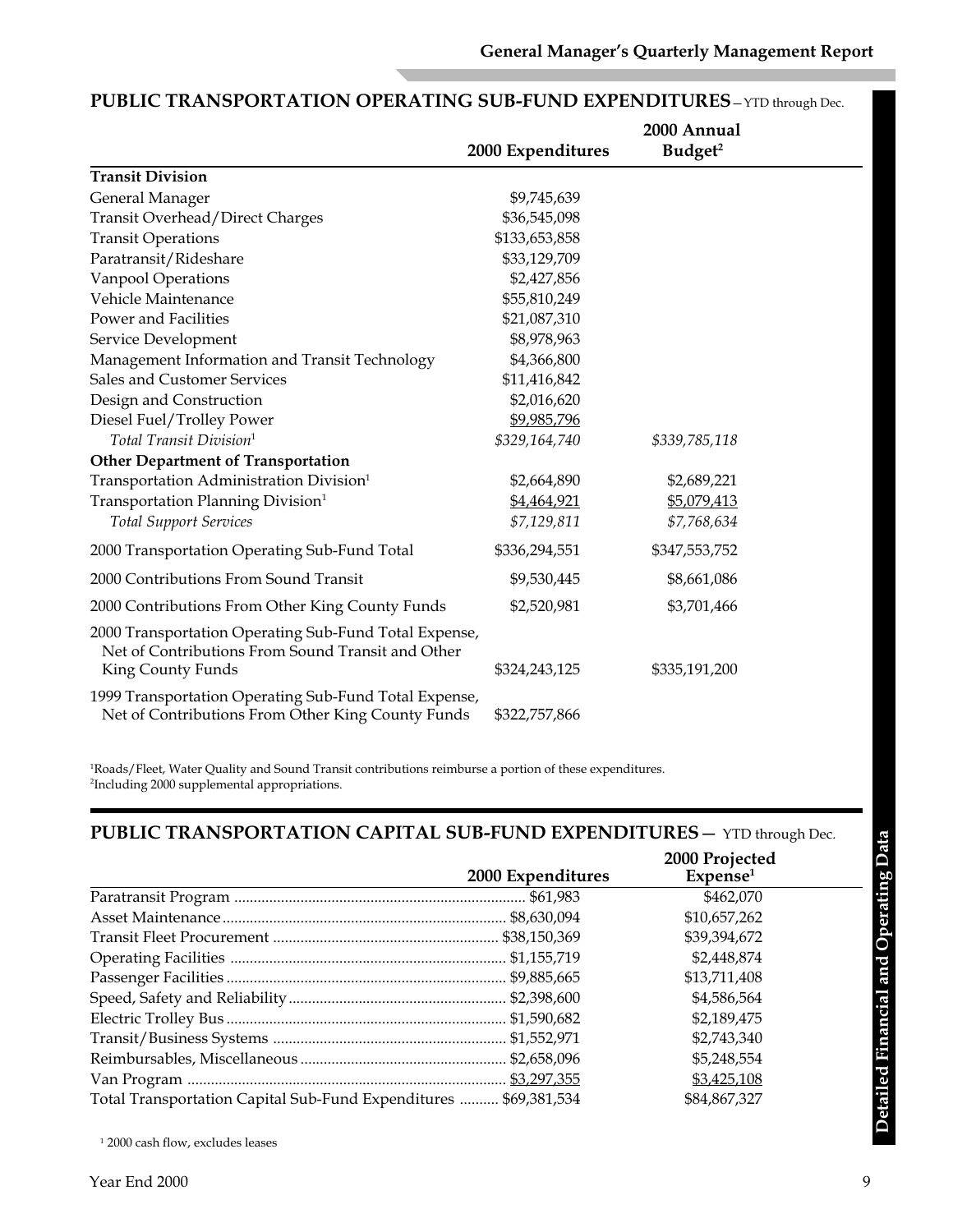## **TRANSIT STATISTICS**—year-to-date through December

| <b>Excludes Vanpool and Paratransit</b>                     | 2000 | 1999          |  |
|-------------------------------------------------------------|------|---------------|--|
| Transit System Including Metro and Sound Transit            |      |               |  |
|                                                             |      | 97,127,920    |  |
|                                                             |      | 3,349,298     |  |
| Subcontracted Service Hours  64,161                         |      | 61,603        |  |
|                                                             |      | 3,410,901     |  |
|                                                             |      | 45,007,262    |  |
|                                                             |      | 28.5          |  |
|                                                             |      | 2.14          |  |
| Transit Miles Between Troublecalls  3,513                   |      | 3,290         |  |
| Passenger Accidents/Million Revenue Miles 7.0               |      | 7.8           |  |
| Traffic Accidents/Million Revenue Miles  33.8               |      | 35.4          |  |
| Metro Transit Only                                          |      |               |  |
|                                                             |      | 96,605,575    |  |
|                                                             |      | 3,327,482     |  |
|                                                             |      | 61,603        |  |
|                                                             |      | 3,389,085     |  |
|                                                             |      | 44,674,405    |  |
|                                                             |      | 28.5          |  |
| Boardings <sup>4</sup> /Platform Mile  2.33                 |      | 2.15          |  |
| Bus Operations Revenue <sup>5</sup> \$71,857,483            |      | \$71,478,626  |  |
| Bus Operations Revenue <sup>5</sup> /Boarding \$0.73        |      | \$0.74        |  |
| Bus Operations Revenue <sup>5</sup> /Service Hour \$22.15   |      | \$21.09       |  |
| Bus Operations Revenue <sup>4,5</sup> /Platform Mile \$1.71 |      | \$1.60        |  |
| Bus Operating Cost <sup>6</sup> \$286,720,699               |      | \$285,746,140 |  |
| Bus Operating Cost <sup>6</sup> /Boarding \$2.91            |      | \$2.96        |  |
| Bus Operating Cost <sup>6</sup> /Service Hour\$88.38        |      | \$84.31       |  |
| Bus Operating Cost <sup>4,6</sup> /Platform Mile  \$6.76    |      | \$6.34        |  |

- <sup>1</sup> Includes subcontracted service, special events and Waterfront Streetcar. Excludes Water Taxi in 1999 (not in service in 2000).
- <sup>2</sup> Includes all coach revenue (in service), deadhead and layover hours; excludes subcontracted service.
- <sup>3</sup> Includes all coach revenue (in service) and deadhead miles; excludes subcontracted service.
- <sup>4</sup> Excludes subcontracted service.
- <sup>5</sup> Includes all Public Transportation Fund Operating Sub-Fund Operations Revenue, less Vanpool and Paratransit.
- <sup>6</sup> Includes all Public Transportation Fund Operating Sub-Fund Expense less contributions from Roads, Fleet, Water Quality and Sound Transit. Excludes Water Taxi, Vanpool, Rideshare Services and Paratransit operating costs and some operating grants.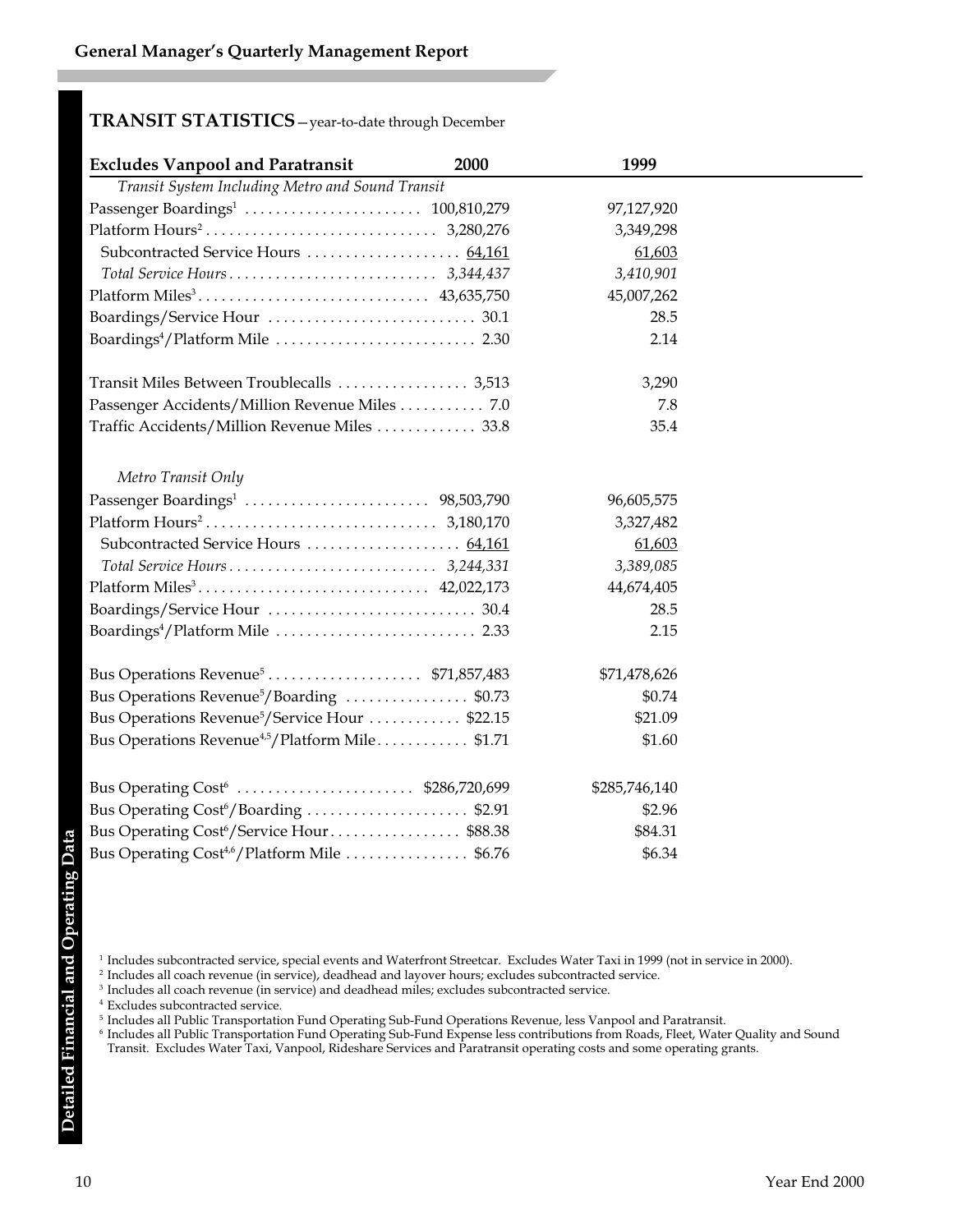#### **CUSTOMER SERVICES**—year-to-date through December

| <b>Customer Relations</b>                                                                                           | <b>2000</b> | 1999   |
|---------------------------------------------------------------------------------------------------------------------|-------------|--------|
| Customer Service Office <sup>1</sup> –The Customer Service Office responds to customers calling with commendations, |             |        |
| complaints or service requests.                                                                                     |             |        |
|                                                                                                                     |             | 78,146 |
|                                                                                                                     |             | 66,059 |
|                                                                                                                     |             | 84.5%  |
|                                                                                                                     |             | 10,078 |
| Contacts Recorded in the Customer Assistance Tracking System <sup>1</sup>                                           |             |        |
|                                                                                                                     |             | 6,862  |
|                                                                                                                     |             | 77.6   |
| Commendations/Million Boardings  16.8                                                                               |             | 19.4   |

**Rider (RIO)/Bus Time Information<sup>1</sup>—The Rider Information Office responds to customer inquiries received via** direct telephone calls, automated Bus-Time telephone calls and Metro Online sessions.

|                                                   | 1,785,298 |
|---------------------------------------------------|-----------|
| Customer Calls Answered (w/o Bus-Time)  1,187,380 | 1,245,106 |
|                                                   | 359,658   |
| Total Calls Answered  1,439,679                   | 1,604,764 |
|                                                   | 90%       |
|                                                   | 1,581,456 |
|                                                   | 3,186,220 |

**Ridematch Services—**Metro Transit provides regional computerized matching services for individuals wishing to form or join a carpool or vanpool. Metro Transit also provides customized matching services called DataMatch to King County employers.

| Carpool and Vanpool Service Calls  12,325 | 14.081 |
|-------------------------------------------|--------|
|                                           | 7.251  |
|                                           | 3.632  |
|                                           | 9.374  |
|                                           | 35.150 |
| HERO Violations Reported  43,879          | 40.940 |

<sup>1</sup> Includes contacts regarding Sound Transit service.

<sup>2</sup> HERO violations are reports of information regarding vehicles observed violating the usage requirements of the high occupancy vehicle (HOV) lanes. Reports are processed by the HERO program and registered vehicle owners are contacted, primarily by mail.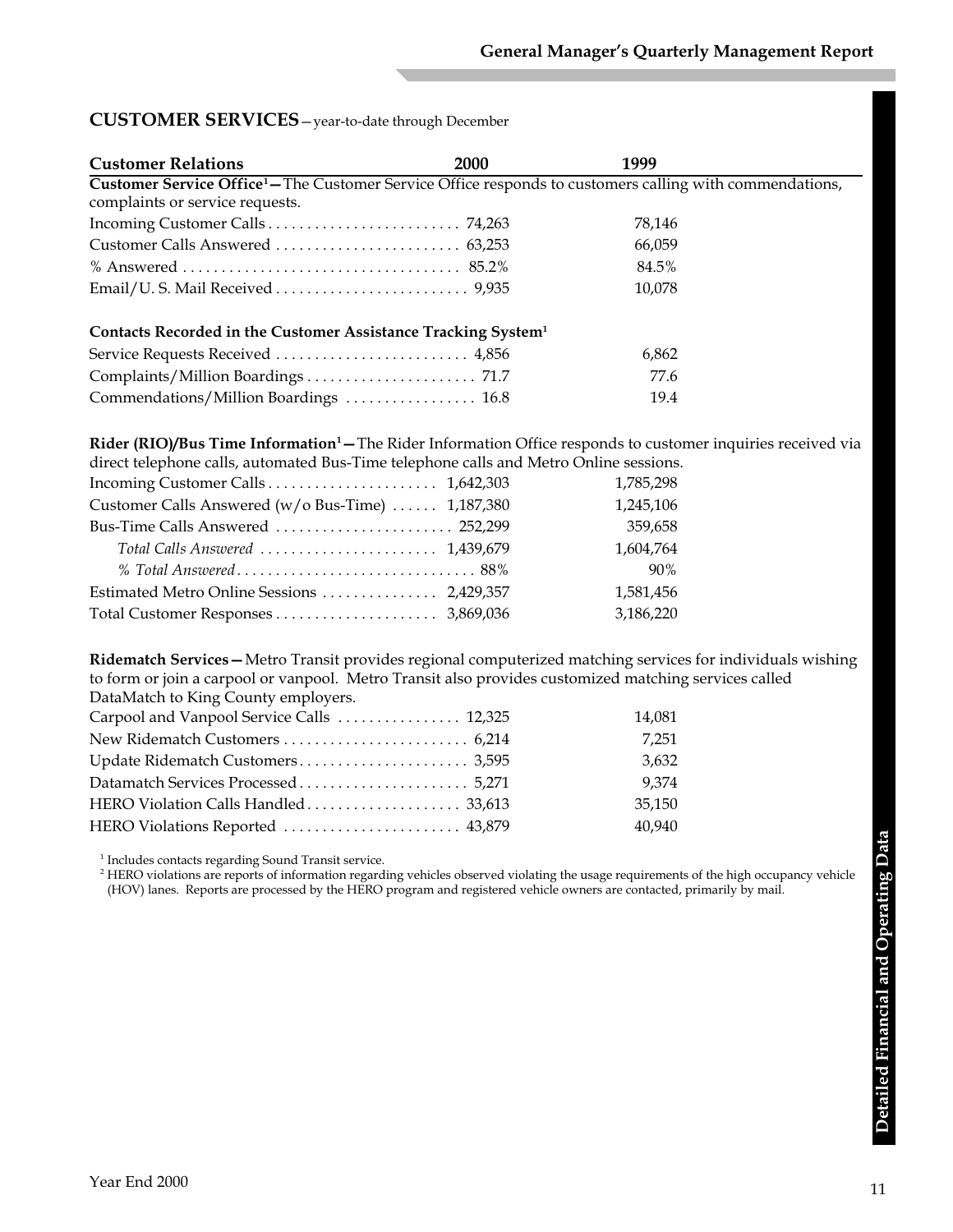### **PARATRANSIT SERVICES**—year-to-date through December

Transportation for seniors and people with disabilities through the ADA Paratransit Program. Services include a taxi subsidy using scrip and the ACCESS Transportation Van Service.

|                                                                        | 2000 | 1999         |
|------------------------------------------------------------------------|------|--------------|
| <b>Service Provided</b>                                                |      |              |
|                                                                        |      | 1,014,929    |
|                                                                        |      | 70,051       |
|                                                                        |      | 1,084,980    |
| <b>Service Revenue</b>                                                 |      |              |
|                                                                        |      | \$107,208    |
|                                                                        |      | \$101,181    |
|                                                                        |      | \$8,566      |
| Total Operations Revenue <sup>1</sup> \$206,887                        |      | \$216,955    |
| <b>Service Cost</b>                                                    |      |              |
| ACCESS Direct Operating Cost\$27,430,159                               |      | \$27,270,774 |
| Taxi Scrip Direct Operating Cost <sup>2</sup> \$405,085                |      | \$430,079    |
| Total Direct Operating Cost  \$27,835,244                              |      | \$27,700,853 |
| Program Management Cost  \$2,256,623                                   |      | \$2,024,556  |
|                                                                        |      | \$29,725,409 |
| <b>Paratransit Statistics</b>                                          |      |              |
| Adjusted Direct Operating Cost/ACCESS Psgr Trip <sup>3,4</sup> \$28.40 |      | \$25.70      |
| Adjusted Direct Operating Cost/Taxi Psgr Trip <sup>3</sup> \$6.61      |      | \$6.11       |
|                                                                        |      | 1.64         |
|                                                                        |      | 553,394      |
|                                                                        |      | 93%          |
|                                                                        |      | 98.1%        |

<sup>1</sup> Total Revenue from Operations does not include revenue from Regional Reduced Fare Passes, tickets or passengers transferring to or from regular bus service.

<sup>2</sup> Metro share of total cost. Customer pays a like amount.

<sup>3</sup> Figures are based on Paratransit expenses incurred but not reflected in financial reports because of billing delays.

<sup>4</sup> Costs increased due to annual CPI adjustments and inclusion of expenses for new reservation, scheduling and dispatching software.

<sup>5</sup> Method of reporting calls was revised in March 2000. Data for 1999 were not adjusted. All calls are counted including abandoned,

overflow trips (taxi) and after hours (5 p.m. to 8 a.m.). Previously only reservations calls taken between 8 a.m. and 5 p.m. were counted.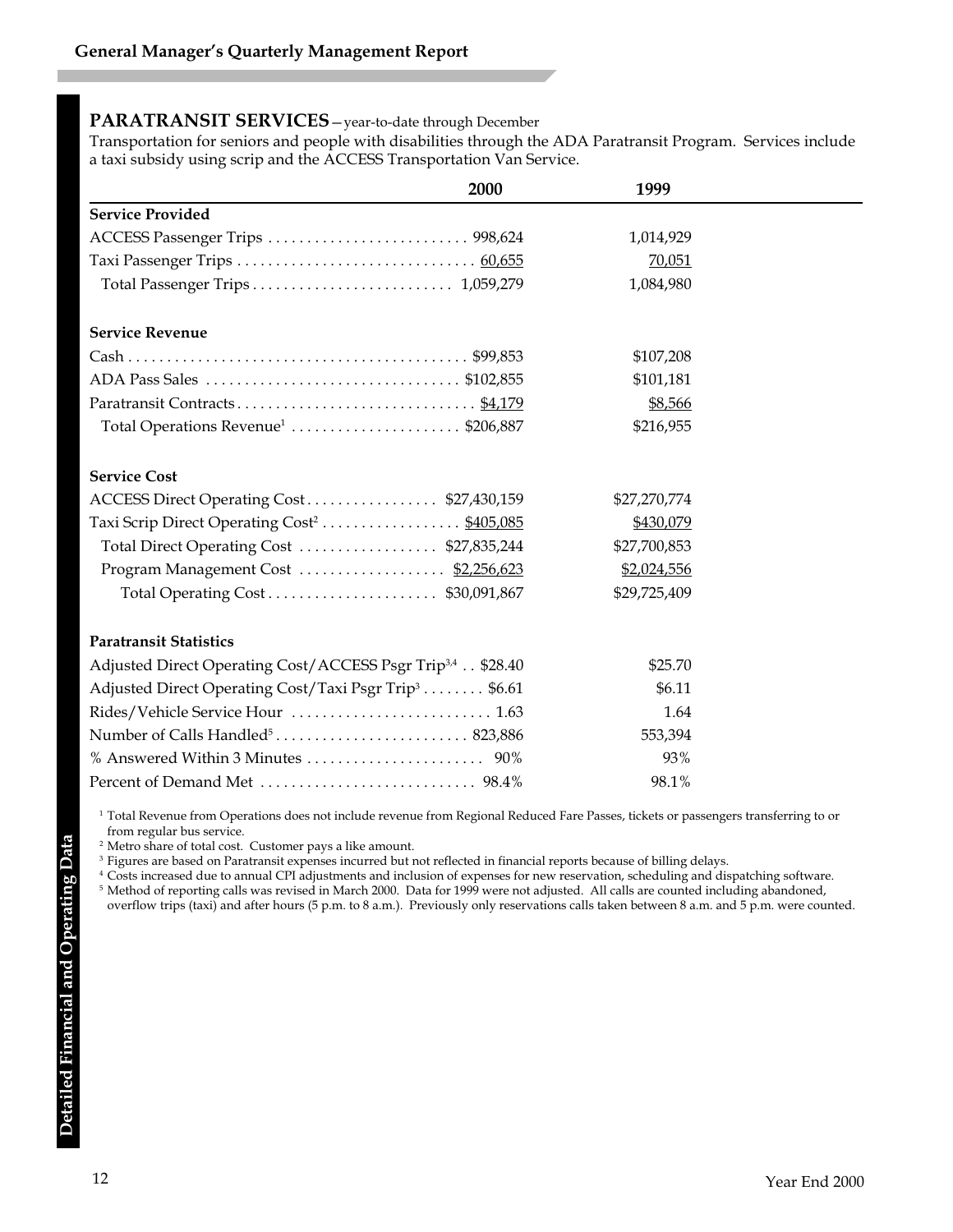## **SUBCONTRACTED SERVICES**—year-to-date through December

General public transportation service operated via contracts with private companies.

| <b>2000</b> | 1999        |
|-------------|-------------|
|             | 596.843     |
|             | 61.603      |
|             | \$143,772   |
|             | \$2,413,972 |

<sup>1</sup> Estimate using daily head counts.

<sup>2</sup> Includes only cash fares.

#### **VANPOOL SERVICES**—year-to-date through December

|                                                      | 2000 | 1999        |
|------------------------------------------------------|------|-------------|
| <b>Service Provided</b>                              |      |             |
| Passenger Trips (Revenue Based)  2,857,588           |      | 2,930,400   |
|                                                      |      | 705         |
| <b>Service Revenue</b>                               |      |             |
| Operating Revenue <sup>1</sup> \$2,726,908           |      | \$2,228,489 |
| <b>Service Cost</b>                                  |      |             |
|                                                      |      | \$2,301,226 |
| Direct Program Management Cost  \$1,230,059          |      | \$1,195,956 |
|                                                      |      | \$3,497,182 |
| <b>Vanpool Statistics</b>                            |      |             |
|                                                      |      | 9,723,709   |
| Direct Operating Cost/Mile\$0.25                     |      | \$0.24      |
| Direct Operating Cost/Passenger Trip \$0.85          |      | \$0.79      |
| Operating Revenue/Passenger Trip <sup>1</sup> \$0.95 |      | \$0.76      |

<sup>1</sup> Excludes revenue of \$2,165,000 in 2000 and \$1,959,049 in 1999 to support the Vanpool Capital Improvement Program. Includes effect of fare increase April 1, 2000.

### **WATERFRONT STREETCAR**—year-to-date through December

|                              | 2000 | 1999    |  |
|------------------------------|------|---------|--|
|                              |      | 12.496  |  |
| Passenger Boardings  442,601 |      | 436.688 |  |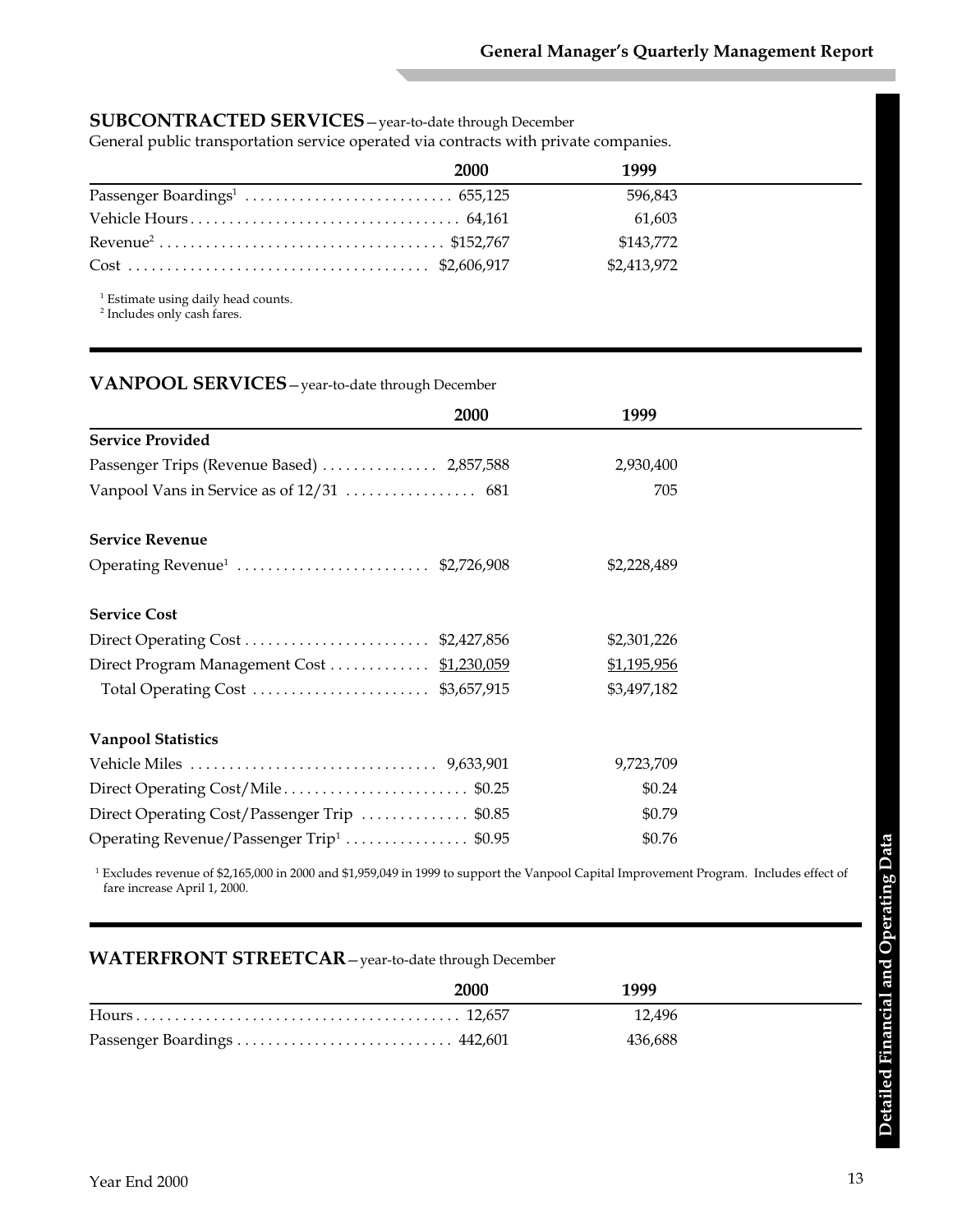## **WATER TAXI**—year-to-date through December

|                              | <b>2000</b> | 1999         |  |
|------------------------------|-------------|--------------|--|
| Operating Period  Water Taxi |             | Jun 19-Sep 6 |  |
|                              |             | 45.373       |  |
|                              |             | 739          |  |
|                              |             | \$54,894     |  |
|                              |             | \$215,990    |  |
|                              |             |              |  |

## **OPERATING ENVIRONMENT**—year-to-date through December

|                                                      | <b>2000</b> | 1999      |  |
|------------------------------------------------------|-------------|-----------|--|
|                                                      |             | 172.8     |  |
| Avg. Regular, Unleaded Gas Price <sup>2</sup> \$1.62 |             | \$1.35    |  |
|                                                      |             | 1.382.336 |  |
|                                                      |             |           |  |

<sup>1</sup> The Consumer Price Index for the Seattle-Tacoma area

<sup>2</sup> Seasonally adjusted in January 2000 dollars

<sup>3</sup> Washington State Employment Security Department, seasonally adjusted

## **METRO TRANSIT EMPLOYEE INFORMATION**—as of December 31, 2000

|                                                                                     | <b>Number of Employees</b><br>(Head Count) <sup>1</sup> | <b>Budgeted Full-Time</b><br><b>Equivalents (FTEs)</b> |
|-------------------------------------------------------------------------------------|---------------------------------------------------------|--------------------------------------------------------|
| Transit General Manager <sup>2</sup>                                                | 37                                                      | 40.25                                                  |
| <b>Transit Operations</b>                                                           | 209                                                     | 226.93                                                 |
| Operators<br>Full Time<br>1,543<br>(head count)<br>(head count)<br>Part Time<br>963 | 2,506                                                   | 1,903.58                                               |
| Vehicle Maintenance                                                                 | 652                                                     | 658.01                                                 |
| Power and Facilities                                                                | 243                                                     | 263.00                                                 |
| Service Development                                                                 | 77                                                      | 87.20                                                  |
| Management Information and Transit Technology                                       | 65                                                      | 72.01                                                  |
| <b>Sales and Customer Services</b>                                                  | 148                                                     | 149.50                                                 |
| Design and Construction                                                             | 65                                                      | 75.00                                                  |
| Rideshare and Paratransit                                                           | 60                                                      | 67.77                                                  |
| Total                                                                               | 4,062                                                   | 3,543.25                                               |

 $^{\rm 1}$  Includes regular and term-limited employees

<sup>2</sup> Includes Safety, Security, Transit Human Resources and Community Relations

NOTE: Does not include local police officers working intermittently as Transit police, and temporary employees.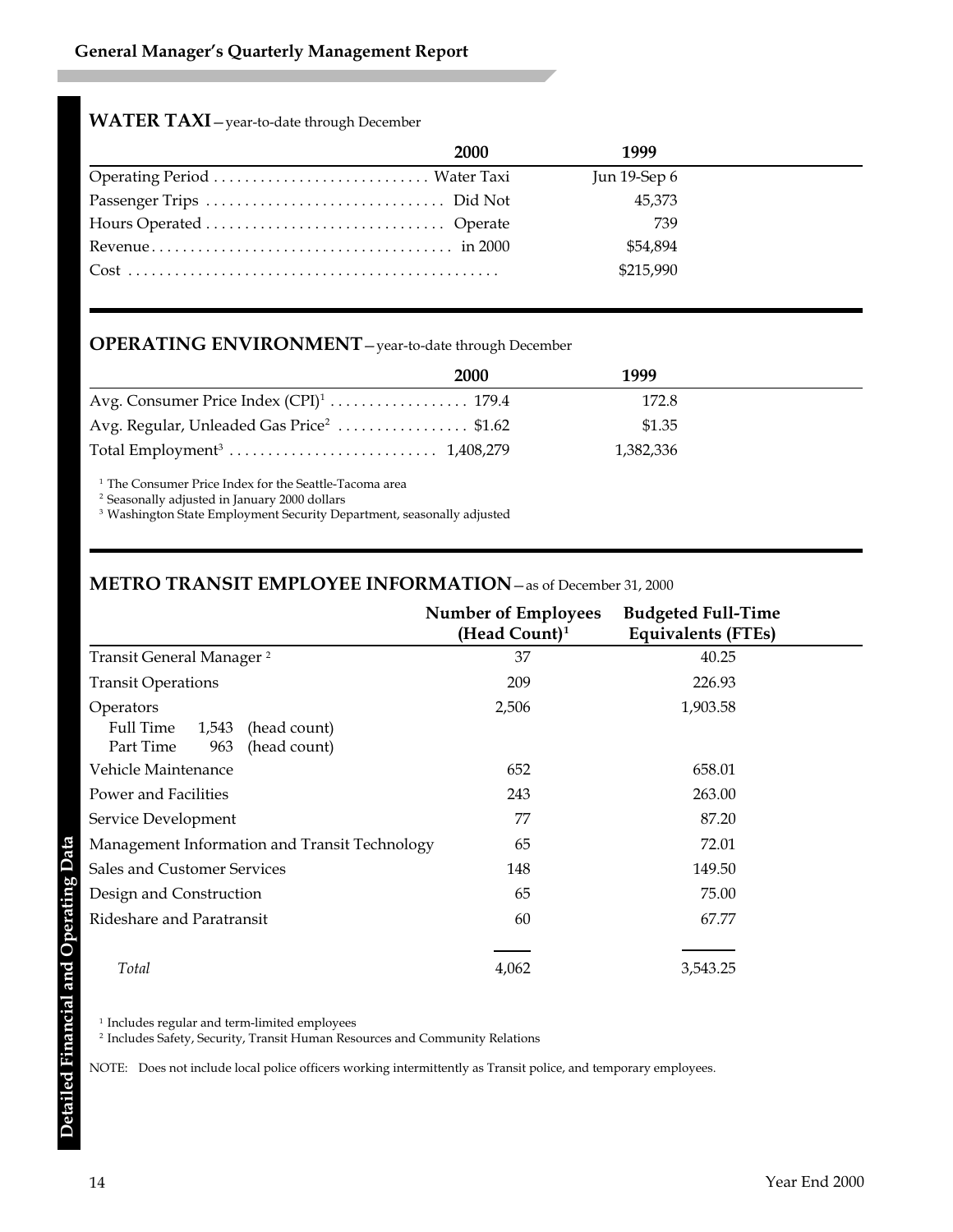| <b>TRANSIT FLEET INFORMATION</b> – as of December 26, 2000                              |                             |
|-----------------------------------------------------------------------------------------|-----------------------------|
| <b>Accessible Service Fleet (Active)</b>                                                |                             |
| Accessible Coaches (lift-equipped)  1,251                                               | (100% of active fleet)      |
| $(1,103$ gas/diesel, 148 trolley)                                                       |                             |
|                                                                                         |                             |
| Accessible Routes (includes Custom Bus)  245                                            | $(100\% \text{ of routes})$ |
|                                                                                         | (of all system trips)       |
| <b>Bus Fleet</b>                                                                        |                             |
| <b>Metro Transit</b>                                                                    |                             |
|                                                                                         |                             |
| Diesel - Articulated Coaches (60') 273                                                  |                             |
|                                                                                         |                             |
| Trolley - Articulated Coaches  46                                                       |                             |
|                                                                                         |                             |
| Transit Vans (diesel engine)  35                                                        |                             |
| <b>Sound Transit</b>                                                                    |                             |
|                                                                                         |                             |
|                                                                                         |                             |
| Diesel -- Articulated Coaches (60') $\ldots \ldots \ldots \ldots \ldots$                |                             |
| Total Active Fleet $\ldots \ldots \ldots \ldots \ldots \ldots \ldots \ldots$ 1,251      |                             |
|                                                                                         |                             |
|                                                                                         |                             |
|                                                                                         |                             |
| Total Revenue Vehicles  1,404                                                           |                             |
| Active Fleet Age (Average In Years) <sup>1</sup> . 5.8                                  |                             |
| Coaches In Service (includes subcontracted DART service)                                |                             |
| Maximum Weekday Coaches  1,119                                                          |                             |
| Noontime Weekday Coaches 533                                                            |                             |
| Maximum Saturday Coaches 408                                                            |                             |
| Maximum Sunday Coaches  294                                                             |                             |
| Average System Spare Ratio  16.7%                                                       |                             |
| Scheduled Revenue, Deadhead, Layover Hours as Percentage of Platform Hours <sup>2</sup> |                             |
| Scheduled Revenue Hours/Platform Hours 66.7%                                            |                             |
| Scheduled Deadhead Hours/Platform Hours  12.4%                                          |                             |

Scheduled Layover Hours/Platform Hours . . . . . . 20.9%

1 Calculated as of September 2000. 2 Includes Subcontracted Service, Waterfront Streetcar and Owl Routes (but not Custom Bus Routes).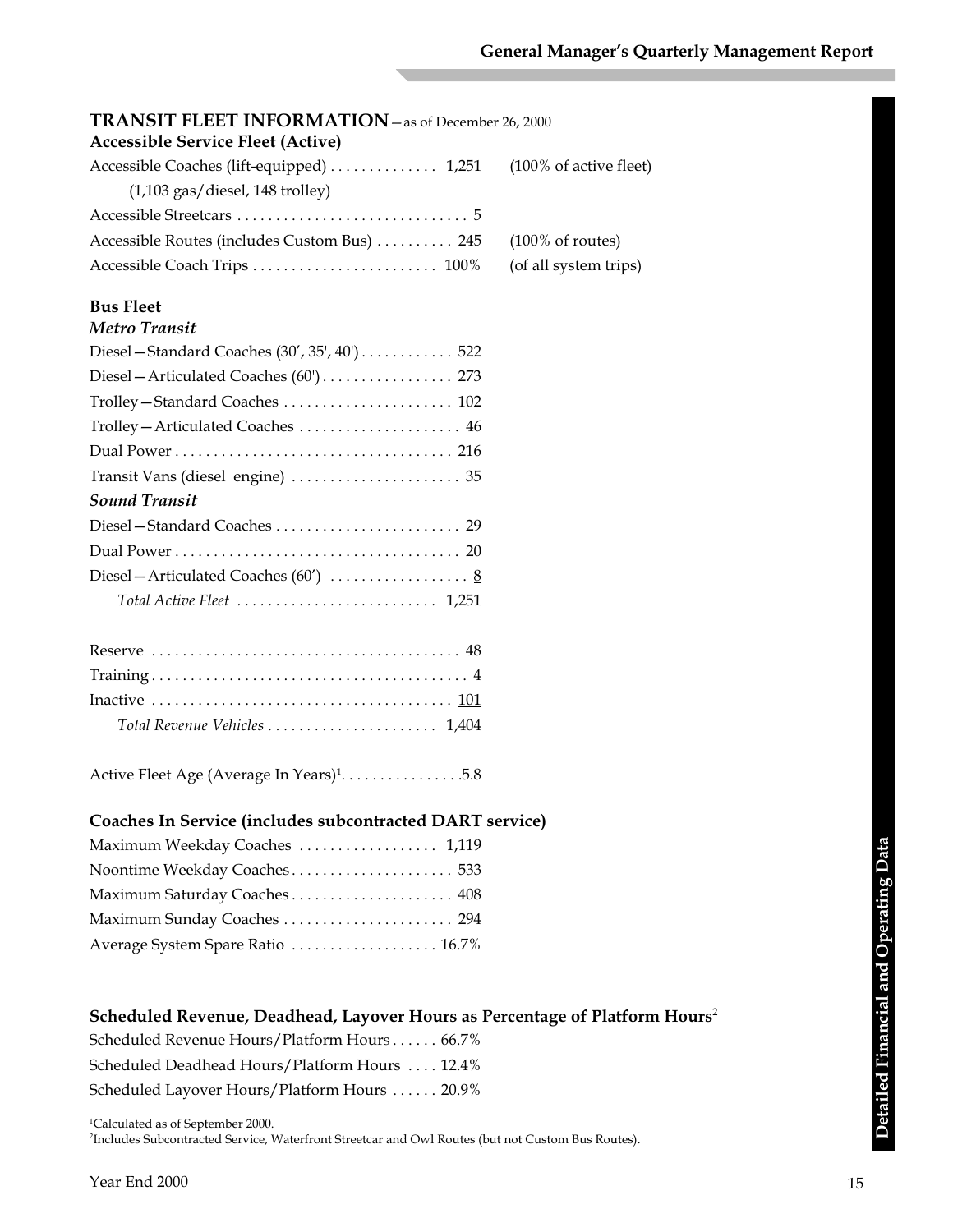| FACILITIES INFORMATION - as of December 31, 1999                                                                                                                                                                                                                                                                                   |              |                                                                          |  |  |
|------------------------------------------------------------------------------------------------------------------------------------------------------------------------------------------------------------------------------------------------------------------------------------------------------------------------------------|--------------|--------------------------------------------------------------------------|--|--|
| <b>Operating Facilities:</b>                                                                                                                                                                                                                                                                                                       |              |                                                                          |  |  |
| Atlantic                                                                                                                                                                                                                                                                                                                           | East         | South                                                                    |  |  |
| Bellevue                                                                                                                                                                                                                                                                                                                           | North        | Safety/Training Center                                                   |  |  |
| Central                                                                                                                                                                                                                                                                                                                            | Ryerson      | Van Distribution Center                                                  |  |  |
| <b>Maintenance Facilities:</b>                                                                                                                                                                                                                                                                                                     |              |                                                                          |  |  |
| Atlantic                                                                                                                                                                                                                                                                                                                           | North        | <b>Component Supply Center</b>                                           |  |  |
| Central                                                                                                                                                                                                                                                                                                                            | Ryerson      | <b>Waterfront Streetcar Barn</b>                                         |  |  |
| Bellevue                                                                                                                                                                                                                                                                                                                           | South        | Non-Revenue Vehicle                                                      |  |  |
| East                                                                                                                                                                                                                                                                                                                               |              |                                                                          |  |  |
| <b>Facilities Maintenance:</b>                                                                                                                                                                                                                                                                                                     |              |                                                                          |  |  |
| <b>Building Maintenance Headquarters</b>                                                                                                                                                                                                                                                                                           |              | Field and Custodial Services Headquarters                                |  |  |
| <b>Power Distribution Headquarters</b>                                                                                                                                                                                                                                                                                             |              |                                                                          |  |  |
| <b>Regional and Community Transit Centers:</b>                                                                                                                                                                                                                                                                                     |              |                                                                          |  |  |
| Auburn*                                                                                                                                                                                                                                                                                                                            | Eastgate*    | Northgate                                                                |  |  |
| Aurora Village                                                                                                                                                                                                                                                                                                                     | Federal Way* | Overlake*                                                                |  |  |
| Bellevue                                                                                                                                                                                                                                                                                                                           | Issaquah*    | Seattle Bus Tunnel (DSTP)                                                |  |  |
| Burien*                                                                                                                                                                                                                                                                                                                            | Kirkland     |                                                                          |  |  |
| *in park-and-ride lot                                                                                                                                                                                                                                                                                                              |              |                                                                          |  |  |
|                                                                                                                                                                                                                                                                                                                                    |              |                                                                          |  |  |
| Lighting Improvement Locations  425                                                                                                                                                                                                                                                                                                |              |                                                                          |  |  |
| Stops with Schedule Holders (single, double or midsize) 3,983                                                                                                                                                                                                                                                                      |              |                                                                          |  |  |
| (Total Schedule Holder Units in Use = 4,473)                                                                                                                                                                                                                                                                                       |              |                                                                          |  |  |
|                                                                                                                                                                                                                                                                                                                                    |              |                                                                          |  |  |
|                                                                                                                                                                                                                                                                                                                                    |              |                                                                          |  |  |
| Stops with Permanent Information Signs  297                                                                                                                                                                                                                                                                                        |              |                                                                          |  |  |
|                                                                                                                                                                                                                                                                                                                                    |              |                                                                          |  |  |
|                                                                                                                                                                                                                                                                                                                                    |              |                                                                          |  |  |
| Metro Owned and Maintained Passenger Shelters  1,396                                                                                                                                                                                                                                                                               |              |                                                                          |  |  |
| <sup>1</sup> Includes 430,000 Sound Transit timetables.                                                                                                                                                                                                                                                                            |              |                                                                          |  |  |
| Park-and-Ride Lot Program                                                                                                                                                                                                                                                                                                          |              | <b>Number</b><br>Parking Capacity <sup>1</sup><br>$\%$ Used <sup>2</sup> |  |  |
| $\mathbf{A}$ $\mathbf{A}$ $\mathbf{A}$ $\mathbf{B}$ $\mathbf{A}$ $\mathbf{B}$ $\mathbf{A}$ $\mathbf{B}$ $\mathbf{A}$ $\mathbf{B}$ $\mathbf{A}$ $\mathbf{B}$ $\mathbf{A}$ $\mathbf{B}$ $\mathbf{A}$ $\mathbf{B}$ $\mathbf{A}$ $\mathbf{B}$ $\mathbf{A}$ $\mathbf{B}$ $\mathbf{A}$ $\mathbf{B}$ $\mathbf{A}$ $\mathbf{B}$ $\mathbf{$ |              | 0.001<br>$-4$<br>$\sim$ $\sim$ $\sim$ $\sim$ $\sim$ $\sim$               |  |  |

| 11 AMILY CL | <u>Lainnig Capacity</u> | $\sigma$ $\sigma$ |
|-------------|-------------------------|-------------------|
| 51          | 14.674                  | 88%               |
| 59          | 2,725                   | 57%               |
| 110         | 17.399                  | 83%               |
|             |                         |                   |

<sup>1</sup> Capacity does not include lots with counts that are not available or which were new in the last month of the quarter.

<sup>2</sup> Fifteen permanent lots and five leased lots reported 100 percent or above capacity on average for fourth quarter 2000. <sup>3</sup> Fifty lots are maintained by Metro Transit Facilities.

**Trolley Overhead**—60.5 Miles of Street with Two-Way Wire (excluding tunnel)

#### **HOV Lanes\***

| 78.02 miles      | Interstate 5                                  |
|------------------|-----------------------------------------------|
| $60.60$ miles    | Interstate 405                                |
| $25.04$ miles    | Interstate 90                                 |
| 4.24 miles       | SR 522                                        |
| $13.44$ miles    | SR 520                                        |
| 1.11 miles       | SR 509                                        |
| 5.51 miles       | Arterials                                     |
| $19.50$ miles    | SR 167                                        |
| 2.30 miles       | SR 99                                         |
| 209.76 HOV Miles |                                               |
| 2.60 miles       | DSTP (Tunnel) Northbound and Southbound       |
|                  | 212.36 Total Restricted Lanes for Transit Use |

\* Total miles are those used by transit (including HOV ramps), not total HOV roadway miles in King County.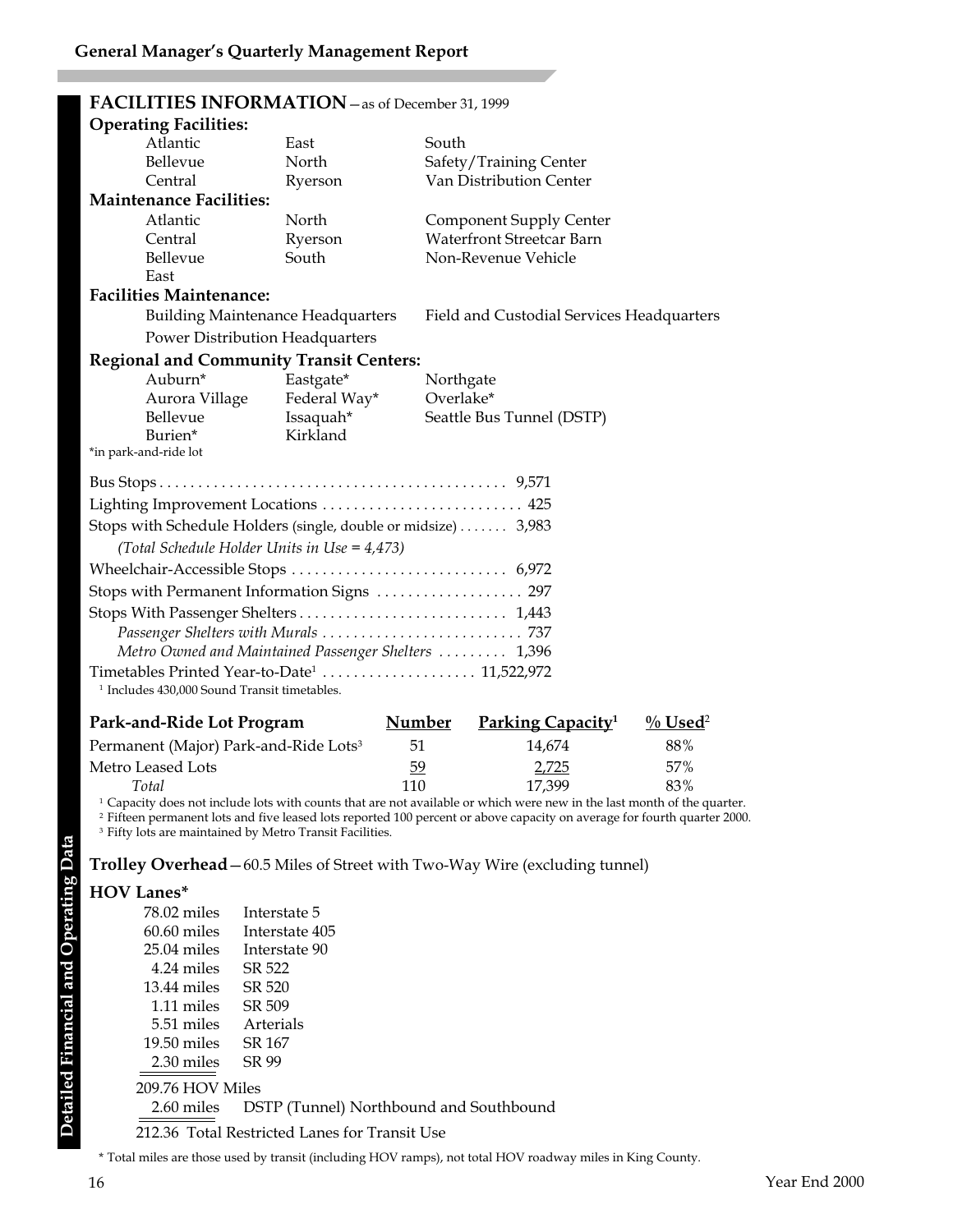|                                                       | <b>Cash Fare</b>  | <b>One Month</b>          |                           | Three Month Twelve Month |
|-------------------------------------------------------|-------------------|---------------------------|---------------------------|--------------------------|
| <b>Metro Fare Type</b>                                | Per Trip          | <b>PugetPass</b>          | <b>PugetPass</b>          | <b>PugetPass</b>         |
| One- and Two-zone <sup>1</sup> Off-peak               | \$1.00            | \$36.00                   |                           | \$396.00                 |
| One-zone <sup>1</sup> Peak                            | \$1.25            | \$45.00                   | \$135.00                  | \$495.00                 |
| Two-zone <sup>1</sup> Peak                            | \$1.75            | \$63.00                   | \$189.00                  | \$693.00                 |
|                                                       | Monthly           | Face                      |                           |                          |
| <b>Other Monthly Passes and Face Values</b>           | <b>Pass Price</b> | <b>Value</b>              |                           |                          |
| <b>ACCESS</b> (Metro Only) Transportation Pass        | \$8.75            | \$0.50                    |                           |                          |
| Kitsap Transit/WSF Cross-Sound <sup>2</sup> PugetPass | \$131.75          | \$1.25                    |                           |                          |
| WSF Ferry Short-Route <sup>3</sup> /PugetPass         | \$76.50           | \$1.25                    |                           |                          |
| WSF Ferry Short-Route <sup>3</sup> /PugetPass         | \$94.50           | \$1.75                    |                           |                          |
| WSF Ferry Cross-Sound <sup>2</sup> /PugetPass         | \$91.75           | \$1.25                    |                           |                          |
| WSF Ferry Short-Route <sup>3</sup> /PugetPass         | \$58.50           | \$0.75                    |                           |                          |
| Youth (5-17)                                          | \$27.00           | \$0.75                    |                           |                          |
| <b>Other Passes</b>                                   | <b>Pass Price</b> |                           |                           |                          |
| All Day Pass (Sat., Sun. and holidays)                | \$2.00            |                           |                           |                          |
| GoPass Per Quarter for Students                       | \$78.00           |                           | (8 week academic quarter) |                          |
| GoPass Per Quarter for Faculty/Staff                  | \$10.00           | (8 week academic quarter) |                           |                          |
| Student (Public School District)                      | \$18.00           |                           |                           |                          |
| <b>U-PASS Per Quarter for Students</b>                | \$27.00           |                           |                           |                          |
| U-PASS Per Quarter for Faculty/Staff                  | \$37.50           |                           |                           |                          |
| <b>Other Fares</b>                                    | <b>Fare</b>       |                           |                           |                          |
| Senior Citizen and Disabled (with permit)             | \$0.25            |                           |                           |                          |
| <b>Permits and Stickers</b>                           | Price             |                           |                           |                          |
| <b>Annual Reduced Fare Sticker</b>                    | \$45.00           |                           |                           |                          |
| <b>Attendant Ride Free Permit</b>                     | \$3.00            |                           |                           |                          |
| Monthly Reduced Fare Sticker                          | \$3.75            |                           |                           |                          |
| Regional Reduced Fare Permit                          | \$3.00            |                           |                           |                          |
| Ticketbooks                                           |                   |                           |                           |                          |
| 16 - \$0.25 tickets                                   | \$4.00            |                           |                           |                          |
| 10 - \$0.75 tickets                                   | \$7.50            |                           |                           |                          |
| 10 - \$1.00 tickets                                   | \$10.00           |                           |                           |                          |
| 20 - \$1.25 tickets                                   | \$25.00           |                           |                           |                          |
| 20 - \$1.75 tickets                                   | \$35.00           |                           |                           |                          |

## **REGIONAL and KING COUNTY METRO TRANSIT FARES**—December 31, 2000

**Regional Reduced Fare Permit** for senior/disabled riders is valid on Washington State Ferries, Community Transit, Everett, Kitsap, Pierce, Jefferson, Intercity and King County Metro Transit, as well as the Monorail.

**Regional Cash Transfer:** A transfer issued with cash fare payment on any of the transit systems participating in the Puget Pass system (CT, ET, KCM, PT or ST) is valid for a one-zone or local trip on any of the other systems.

**Subcontract Service (Routes 291, 901/903, 908/909, 914/916, 917, 922, 923, 925, 927, 935)**: Cash fares are the same as transit fares. Both monthly and annual passes are valid for subcontract service.

**Vanpool/Custom Bus Fares**: Vanpool fares vary by distance, number of riders, and van size (8, 12 or 15 passenger vans). For example, an average round trip of 55 miles per day in a 15-passenger van with 12 riders costs \$55.42 per month for each commuter. The driver rides for free and is responsible for picking up and delivering passengers, fueling and fare collection. Custom Bus fares are established by route.

<sup>&</sup>lt;sup>1</sup> Seattle is a zone; balance of King County is another. Zone division is the Seattle city limits.

<sup>1</sup> Edmonds-Kingston, Seattle-Bremerton, Seattle-Winslow, Fauntleroy-Southworth

<sup>2</sup> Fauntleroy-Vashon, Vashon-Southworth, Mukilteo-Clinton, Pt. Defiance-Tahlequah